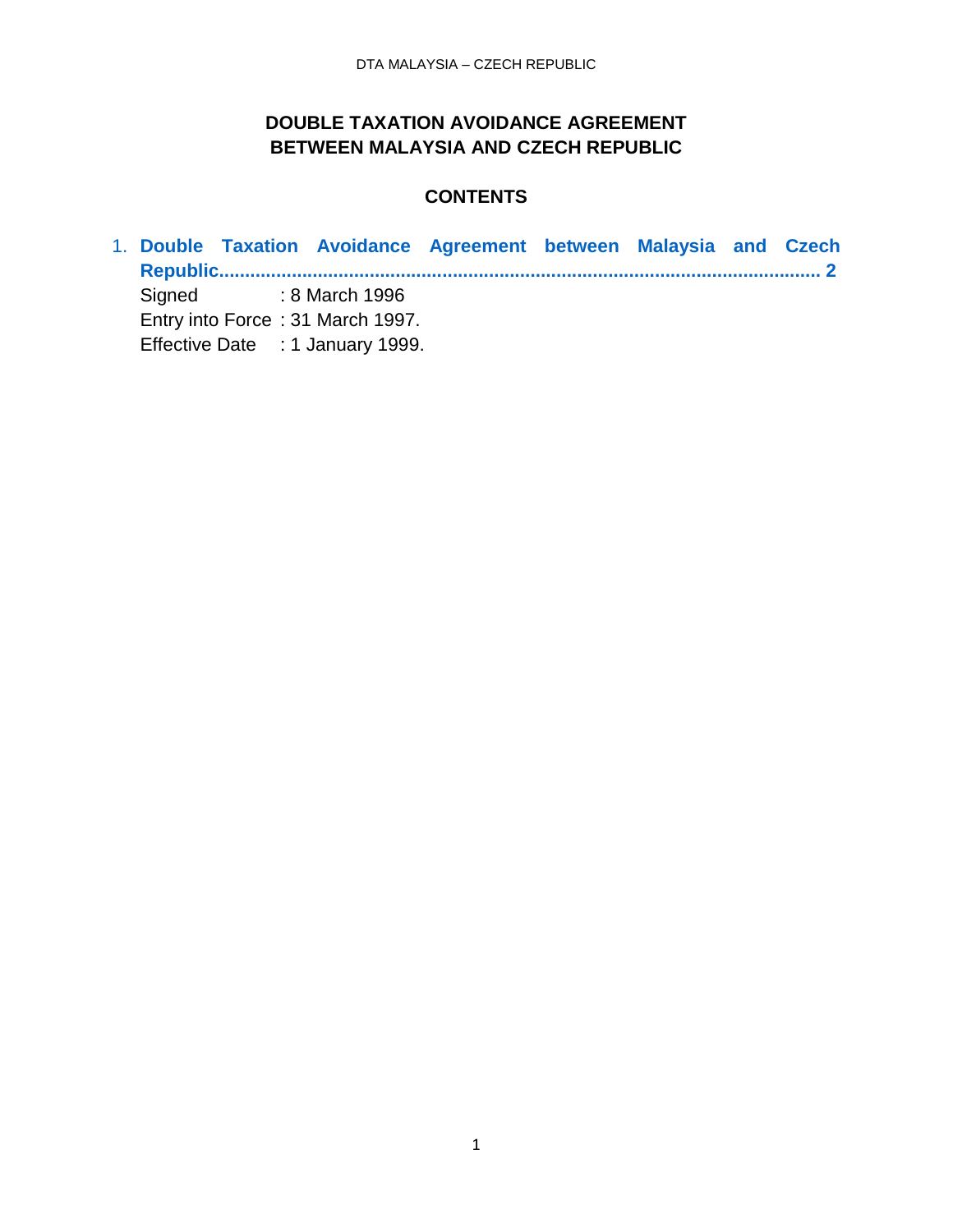<span id="page-1-0"></span>P.U. (A) 393/1996 Signed : 8 March 1996 Entry into Force : 31 March 1997. Effective Date : 1 January 1999

# **AGREEMENT BETWEEN THE GOVERNMENT OF MALAYSIA AND THE GOVERNMENT OF THE CZECH REPUBLIC FOR THE AVOIDANCE OF DOUBLE TAXATION AND THE PREVENTION OF FISCAL EVASION WITH RESPECT TO TAXES ON INCOME**

#### THE GOVERNMENT OF MALAYSIA

#### AND

#### THE GOVERNMENT OF THE CZECH REPUBLIC

DESIRING to conclude an Agreement for the avoidance of double taxation and the prevention of fiscal evasion with respect to taxes on income, have agreed as follows:

### Article 1 **PERSONAL SCOPE**

This Agreement shall apply to persons who are residents of one or both of the Contracting **States** 

### Article 2 **TAXES COVERED**

1. This Agreement shall apply to taxes on income imposed on behalf of Malaysia and on behalf of the Czech Republic or of its political subdivision or local authorities, irrespective of the manner in which they are levied.

2. The existing taxes to which the Agreement shall apply are

- (a) in the Czech Republic:
	- (i) the tax on income of individuals; and
	- (ii) the tax on income of legal persons;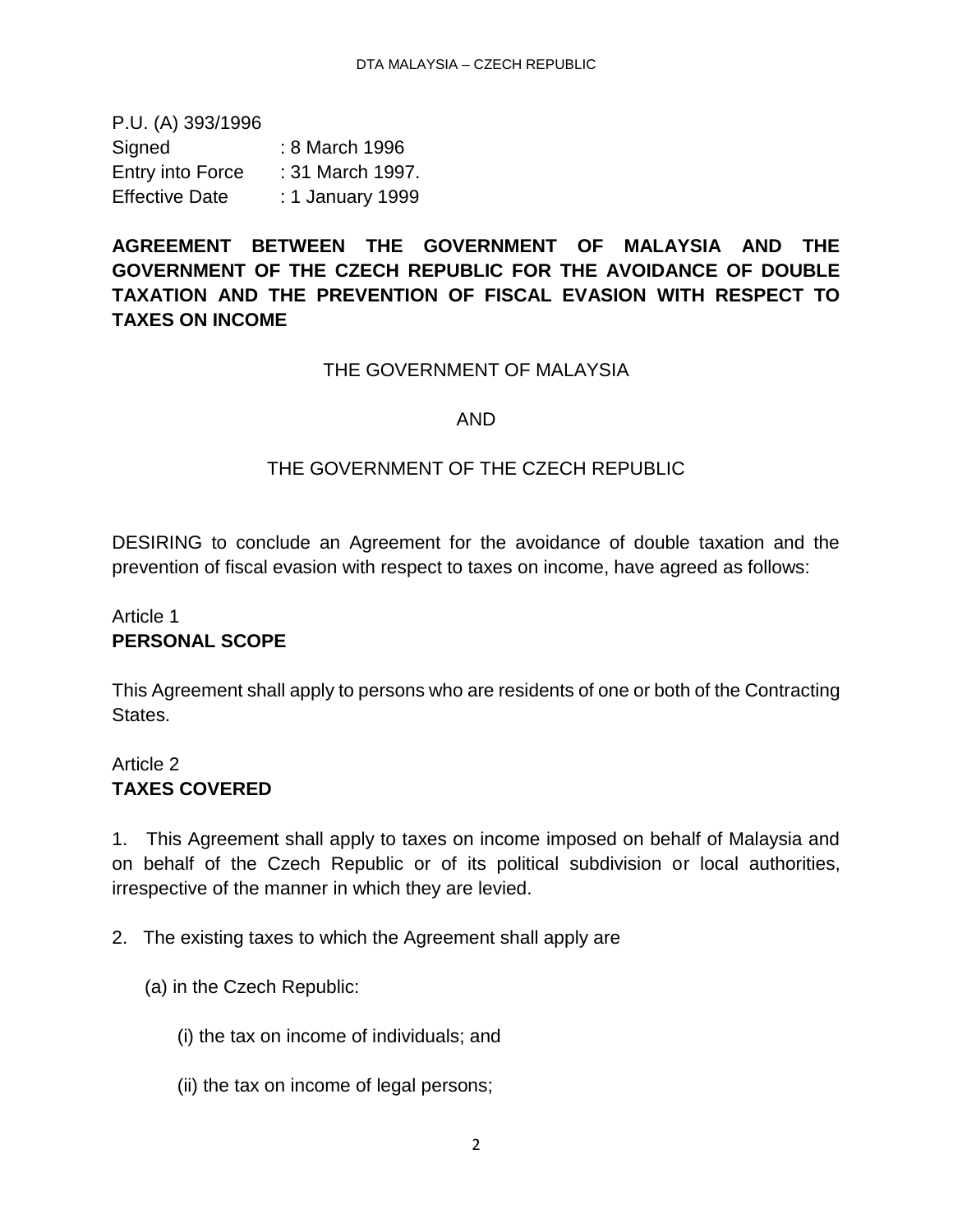(hereinafter referred to as "Czech tax");

- (b) in Malaysia:
	- (i) the income tax;
	- (ii) the supplementary income tax that is development tax; and
	- (iii) the petroleum income tax;
	- (hereinafter referred to as "Malaysian tax").

3. This Agreement shall also apply to any identical or substantially similar taxes on income which are imposed after the date of signature of this Agreement in addition to, or in place of, the existing taxes. The competent authorities of the Contracting States shall notify to each other any significant changes which have been made in their respective taxation laws.

# Article 3 **GENERAL DEFINITIONS**

- 1. In this Agreement, unless the context otherwise requires:
	- (a) the term "Czech Republic" means the territory of the Czech Republic over which under the Czech laws and in accordance with the international law, the Czech Republic may exercise its sovereign rights.
	- (b) the term "Malaysia" means the territories of the Federation of Malaysia, the territorial waters of Malaysia and the sea-bed and subsoil of the territorial waters, and includes any area extending beyond the limits of the territorial waters of Malaysia, and the seabed and subsoil of any such area, which has been or may hereafter be designated under the laws of Malaysia as in accordance with international law as an area over which Malaysia has sovereign rights for the purposes of exploring and exploiting the natural resources, whether living or nonliving;
	- (c) the terms "a Contracting State" and "the other Contracting State" mean the Czech Republic or Malaysia as the context requires;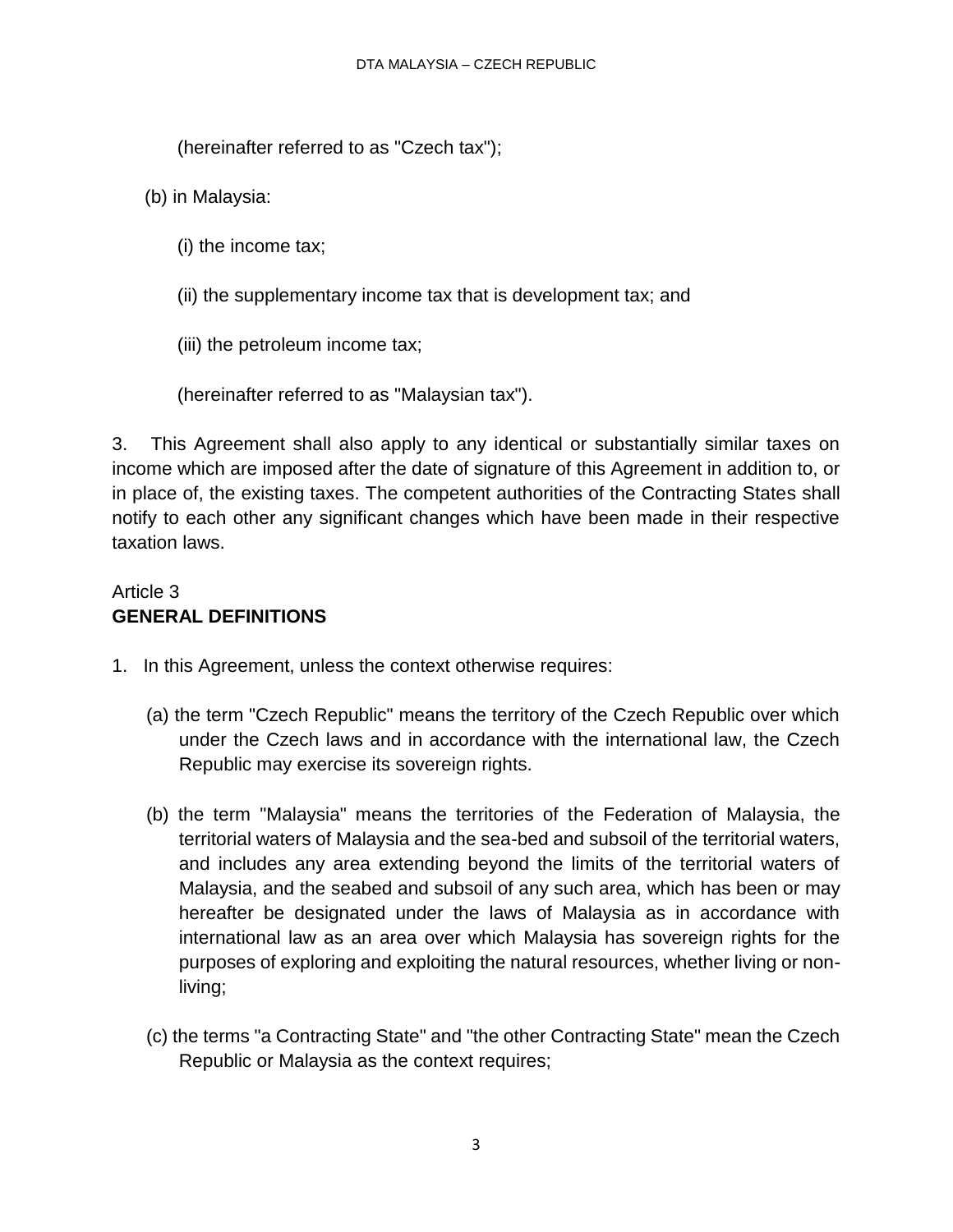- (d) the term "person" comprises an individual, a company and any other body of persons which is treated as a person for tax purposes;
- (e) the term "company" means any body corporate or any entity which is treated as a body corporate for tax purposes;
- (f) the terms "enterprise of a Contracting State" and "enterprise of the other Contracting State" mean respectively an enterprise carried on by a resident of a Contracting State and an enterprise carried on by a resident of the other Contracting State;
- (g) the term "tax" means Malaysian tax or Czech tax, as the context requires;
- (h) the term "national" means:
	- (i) any individual possessing the nationality or citizenship of a Contracting State;
	- (ii) any legal person, partnership, association and any other entity deriving its status as such from the laws in force in a Contracting State;
- (i) the term "international traffic" means any transport by a ship or aircraft operated by an enterprise of a Contracting State, except when the ship or aircraft is operated solely between places in the other Contracting State;
- (j) the term "competent authority" means:
	- (i) in the case of the Czech Republic, the Minister of Finance of the Czech Republic or his authorised representative; and
	- (ii) in the case of Malaysia, the Minister of Finance or his authorised representative.

2. In the application of the Agreement by a Contracting State, any term not otherwise defined in shall, unless the context otherwise requires, have the meaning which it has under the laws of that Contracting State relating to the taxes which are the subject of this Agreement.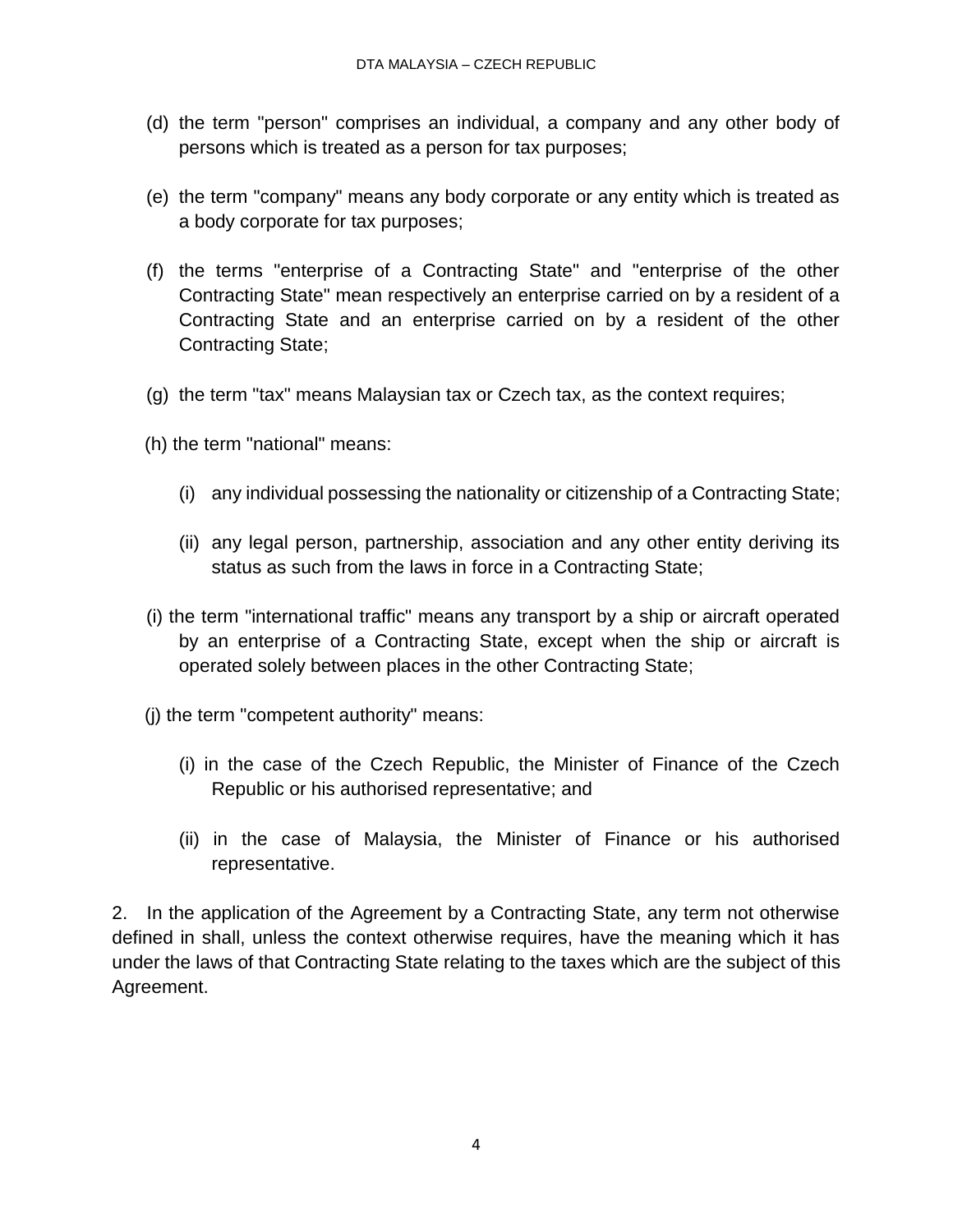### Article 4 **RESIDENT**

1. For the purposes of this Agreement, the term "resident of a Contracting State" means any person who, under the law of that State, is liable to taxation therein by reason of his domicile, residence, place of management or any other criterion of a similar nature.

2. Where by reason of the provisions of paragraph 1 an individual is a resident of both Contracting States, then his status shall be determined in accordance with the following rules:

- (a) he shall be deemed to be a resident of the State in which he has a permanent home available to him. If he has a permanent home available to him in both States, he shall be deemed to be a resident of the State with which his personal and economic relations are closer (centre of vital interests);
- (b) if the State in which he has his centre of vital interests cannot be determined, or if he has not a permanent home available to him in either State, he shall be deemed to be a resident of the State in which he has an habitual abode;
- (c) if he has an habitual abode in both States or in neither of them, he shall be deemed to be a resident of the State of which he is a national;
- (d) if he is a national of both States or of neither of them, the competent authorities of the Contracting States shall settle the question by mutual agreement.

3. Where, by a reason of the provisions of paragraph 1, a person other than an individual is a resident of both Contracting States, then it shall be deemed to be a resident of the State in which its place of effective management is situated.

# Article 5 **PERMANENT ESTABLISHMENT**

1. For the purposes of this Agreement the term "permanent establishment" means a fixed place of business through which the business of an enterprise is wholly or partly carried on.

- 2. The term "permanent establishment" shall include especially
	- (a) a place of management;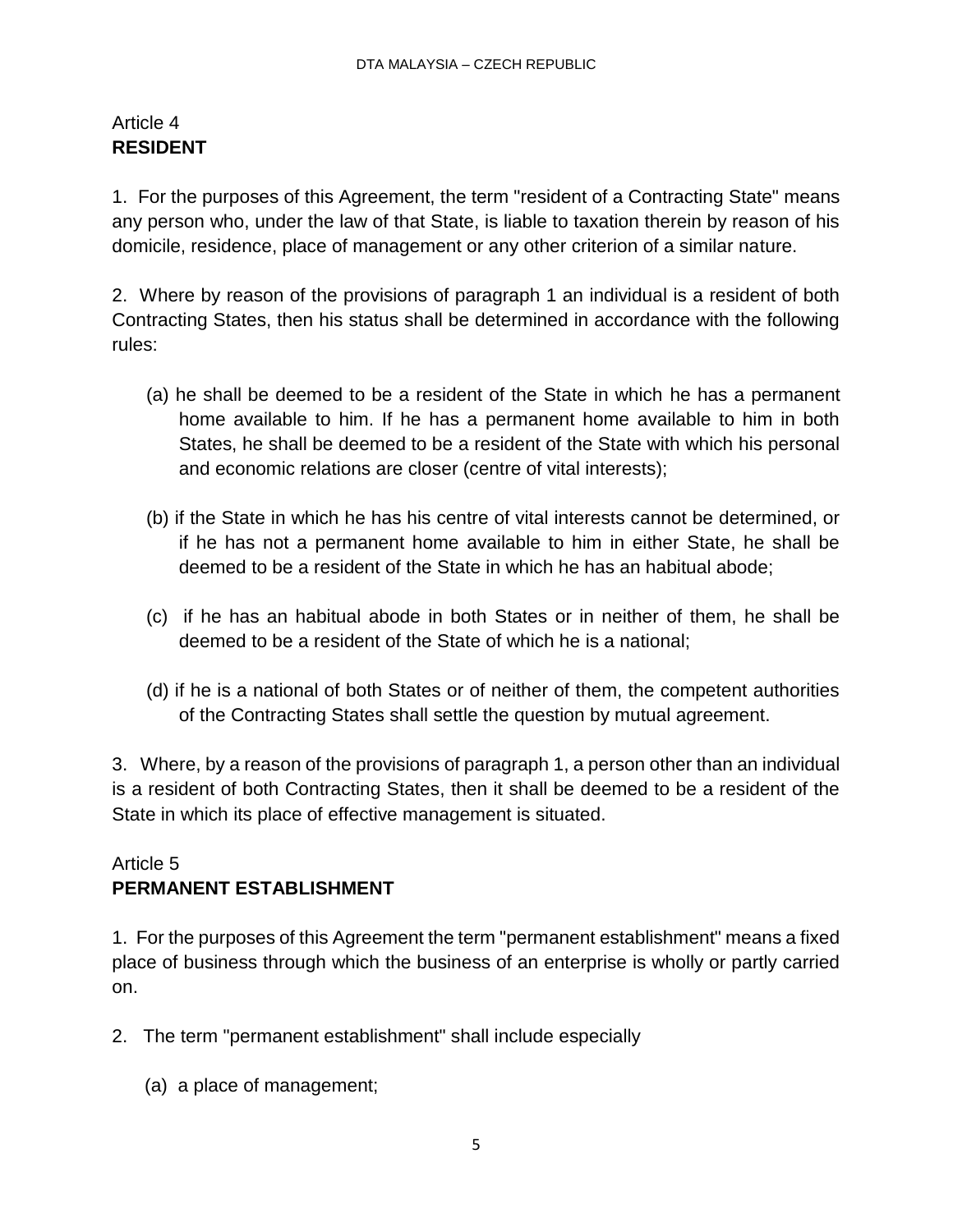- (b) a branch;
- (c) an office;
- (d) a factory;
- (e) a workshop;
- (f) a mine, an oil or gas well, quarry or other place of extraction of natural resources including timber or other forest produce;
- (g) a farm of plantation;
- (h) a building site or construction, installation or assembly project or supervisory activities in connection with it which exist for more than twelve months.
- 3. The term "permanent establishment" shall be deemed not to include:
	- (a) the use of facilities solely for the purpose of storage, display of goods or merchandise belonging to the enterprise:
	- (b) the maintenance of a stock of goods or merchandise belonging to the enterprise solely for the purpose of storage or display;
	- (c) the maintenance of a stock of goods or merchandise belonging to the enterprise solely for the purpose of processing by another enterprise;
	- (d) the maintenance of a fixed place of business solely for the purpose of purchasing goods or merchandise, or of collecting information, for the enterprise;
	- (e) the maintenance of a fixed place of business solely for the purpose of advertising, for the supply of information, for scientific research or for similar activities which have a preparatory or auxiliary character for the enterprise.

4. A person acting in a Contracting State on behalf of an enterprise of the other Contracting State - other than an agent of an independent status to whom paragraph 5 applies - shall be deemed to be a permanent establishment in the first-mentioned State, if he has, and habitually exercises in the first-mentioned State, an authority to conclude contracts in the name of the enterprise, unless his activities are limited to the purchasing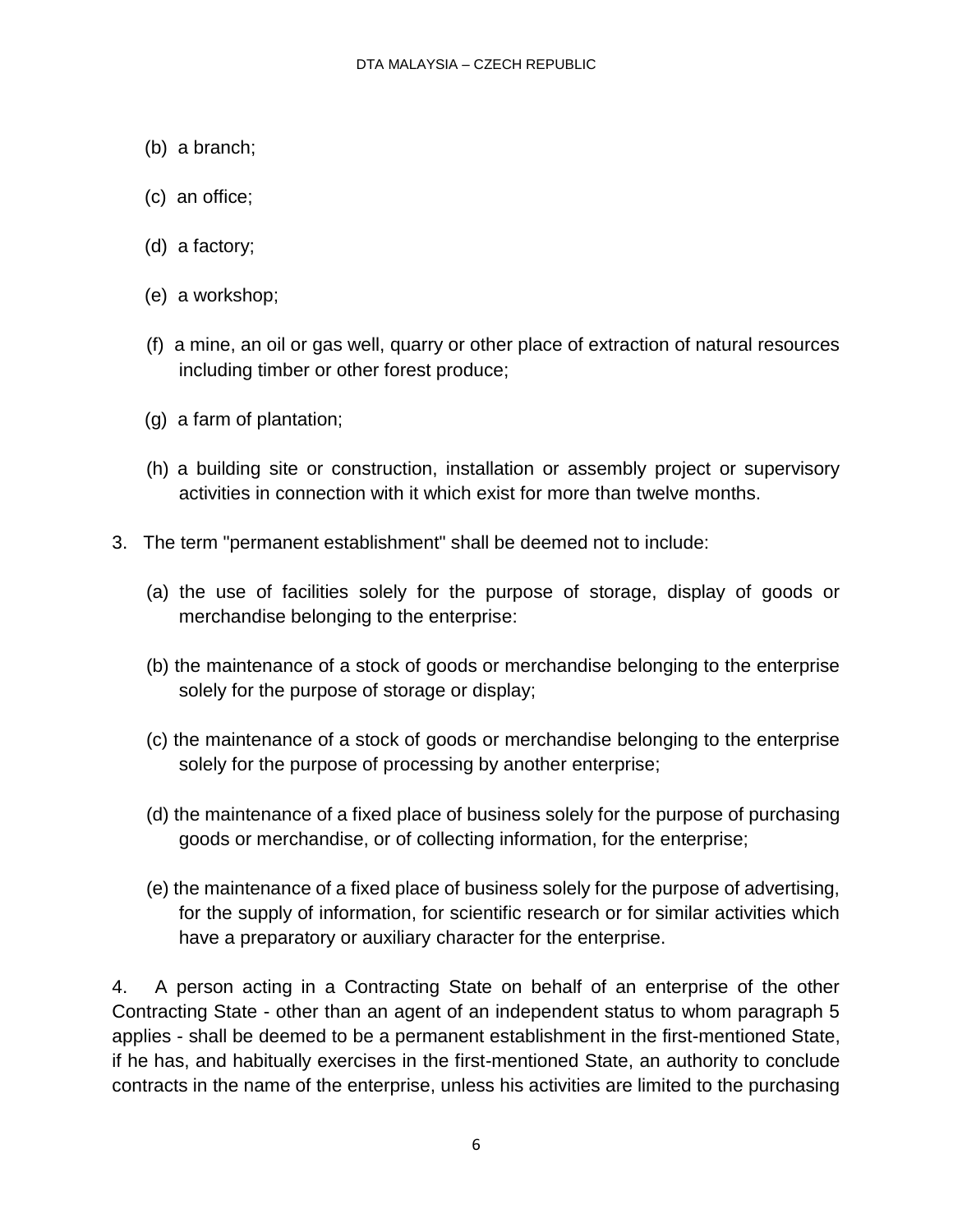of goods or merchandise for the enterprise and if he maintains in the first-mentioned State a stock of goods or merchandise belonging to the enterprise from which he regularly fills orders on behalf of the enterprise.

5. An enterprise of a Contracting State shall not be deemed to have a permanent establishment in the other Contracting State merely because it carries on business in that other State through a broker, general commission agent or any other agent of an independent status, where such persons are acting in the ordinary course of their business. However, when the activities of such an agent are devoted wholly or almost wholly on behalf of that enterprise, he shall not be considered an agent of an independent status if the transactions between the agent and the enterprise were not made under arm's length conditions.

6. The fact that a company which is a resident of a Contracting State controls or is controlled by a company which is a resident of the other Contracting State, or which carries on business in that other State (whether through a permanent establishment or otherwise), shall not of itself constitute either company a permanent establishment of the other.

# Article 6 **INCOME FROM IMMOVABLE PROPERTY**

1. Income derived by a resident of a Contracting State from immovable property situated in the other Contracting State may be taxed in that other State.

2. For the purposes of this Agreement, the term "immovable property" shall be defined in accordance with the laws of the Contracting State in which the property in question is situated. The term shall in any case include property accessory to immovable property, livestock and equipment used in agriculture and forestry, rights to which the provisions of general law respecting landed property apply, usufruct or immovable property and rights to variable or fixed payments as consideration for the working of, or the right to work, mineral deposits, oil or gas wells, quarries and other places of extracting of natural resources including timber or other forest produce. Ships, boats and aircraft shall not be regarded as immovable property.

3. The provisions of paragraph 1 shall apply to income derived from the direct use, letting, or use in any other form of immovable property.

4. The provisions of paragraphs 1 and 3 shall also apply to the income from immovable property of an enterprise and to income from immovable property used for the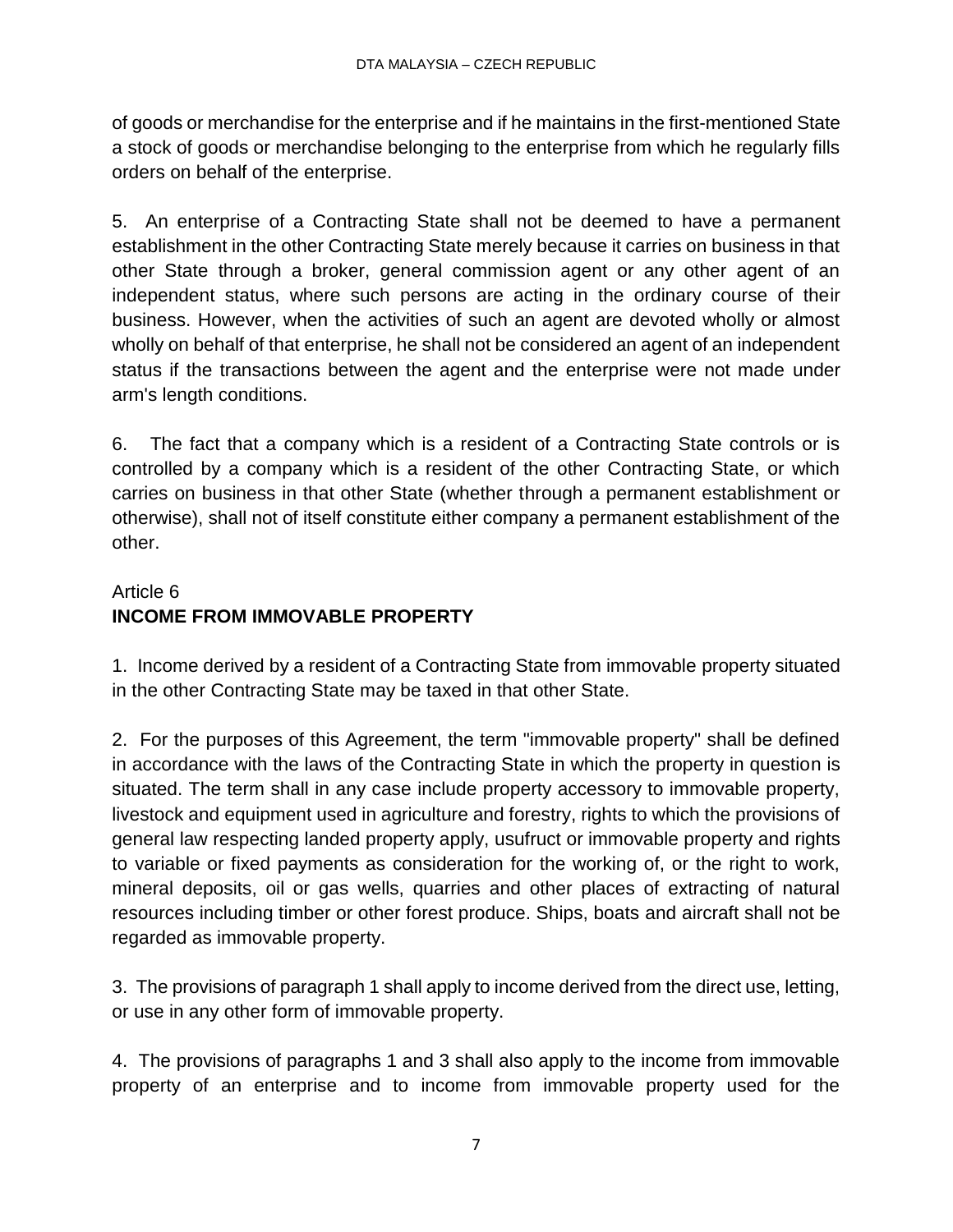performance of independent personal services.

# Article 7 **BUSINESS PROFITS**

1. The profits of an enterprise of a Contracting State shall be taxable only in that State unless the enterprise carries on business in the other Contracting State through a permanent establishment situated therein. If the enterprise carries on business as aforesaid, the profits of the enterprise may be taxed in the other State but only so much of them as is attributable to that permanent establishment.

2. Subject to the provisions of paragraph 3, where an enterprise of a Contracting State carries on business in the other Contracting State through a permanent establishment situated therein, there shall in each Contracting State be attributed to that permanent establishment the profits which it might be expected to make if it were a distinct and separate enterprise engaged in the same or similar activities under the same or similar conditions and dealing wholly independently with the enterprise of which it is a permanent establishment.

3. In determining the profits of a permanent establishment, there shall be allowed as deductions expenses including executive and general administrative expenses which would be deductible if the permanent establishment were an independent enterprise, in so far as they are reasonably allocable to the permanent establishment whether incurred in the State in which the permanent establishment is situated or elsewhere.

4. In so far as it has been customary in a Contracting State to determine the profits to be attributed to a permanent establishment on the basis of an apportionment of the total profits of the enterprise to its various parts, nothing in paragraph 2 shall preclude that Contracting State from determining the profits to be taxed by such an apportionment as may be customary. The method of apportionment adopted shall, however, be such that the result shall be in accordance with the principles laid down in this Article.

5. No profits shall be attributed to a permanent establishment by reason of the mere purchase by that permanent establishment of goods or merchandise for the enterprise.

6. For the purpose of the preceding paragraphs, the profits to be attributed to the permanent establishment, shall be determined by the same method year by year unless there is good and sufficient reason to the contrary.

7. Where profits include items of income which are dealt with separately in other Articles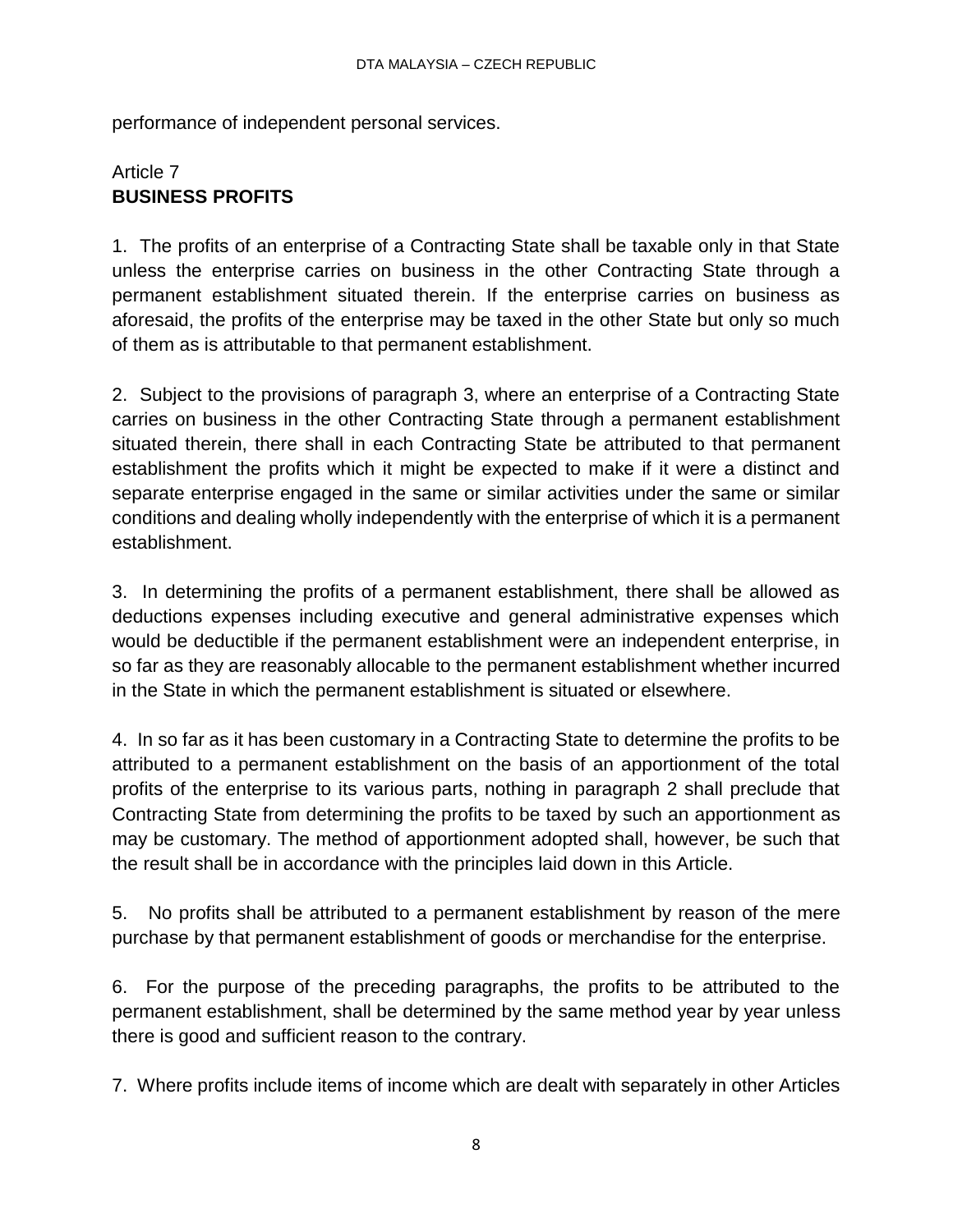of this Agreement, then the provisions of those Articles shall not be affected by the provisions of this Article.

# Article 8 **SHIPPING, AIR AND LAND TRANSPORT**

1. Profits derived by an enterprise of a Contracting State from the operation of ships or aircraft in international traffic shall be taxable only in the State.

2. Paragraphs 1 shall also apply to the share of the profits from the operation of the ships or aircraft derived by a resident of a Contracting State through participation in a pool, in a joint business or an international operating agency.

### Article 9 **ASSOCIATED ENTERPRISES**

Where –

(a) an enterprise of a Contracting State participates directly or indirectly in the management, control or capital of an enterprise of the other Contracting State, or

(b) the same persons participate directly or indirectly in the management, control or capital of an enterprise of a Contracting State and an enterprise of the other Contracting State,

and in either case conditions are made or imposed between the two enterprises in their commercial or financial relations which differ from those which would be made between independent enterprises, then any profits which would, but for those conditions, have accrued to one of the enterprises, but, by reason of those conditions, have not so accrued, may be included in the profits of that enterprise and taxed accordingly.

# Article 10 **DIVIDENDS**

1. Dividends paid by a company which is a resident of a Contracting State to a resident of the other Contracting State may be taxed in that other State.

2. However, such dividends may also be taxed in the Contracting State of which the company paying the dividends is a resident, and according to the law of that State, but the tax so charged shall not exceed 10 per cent of the gross amount of the dividends.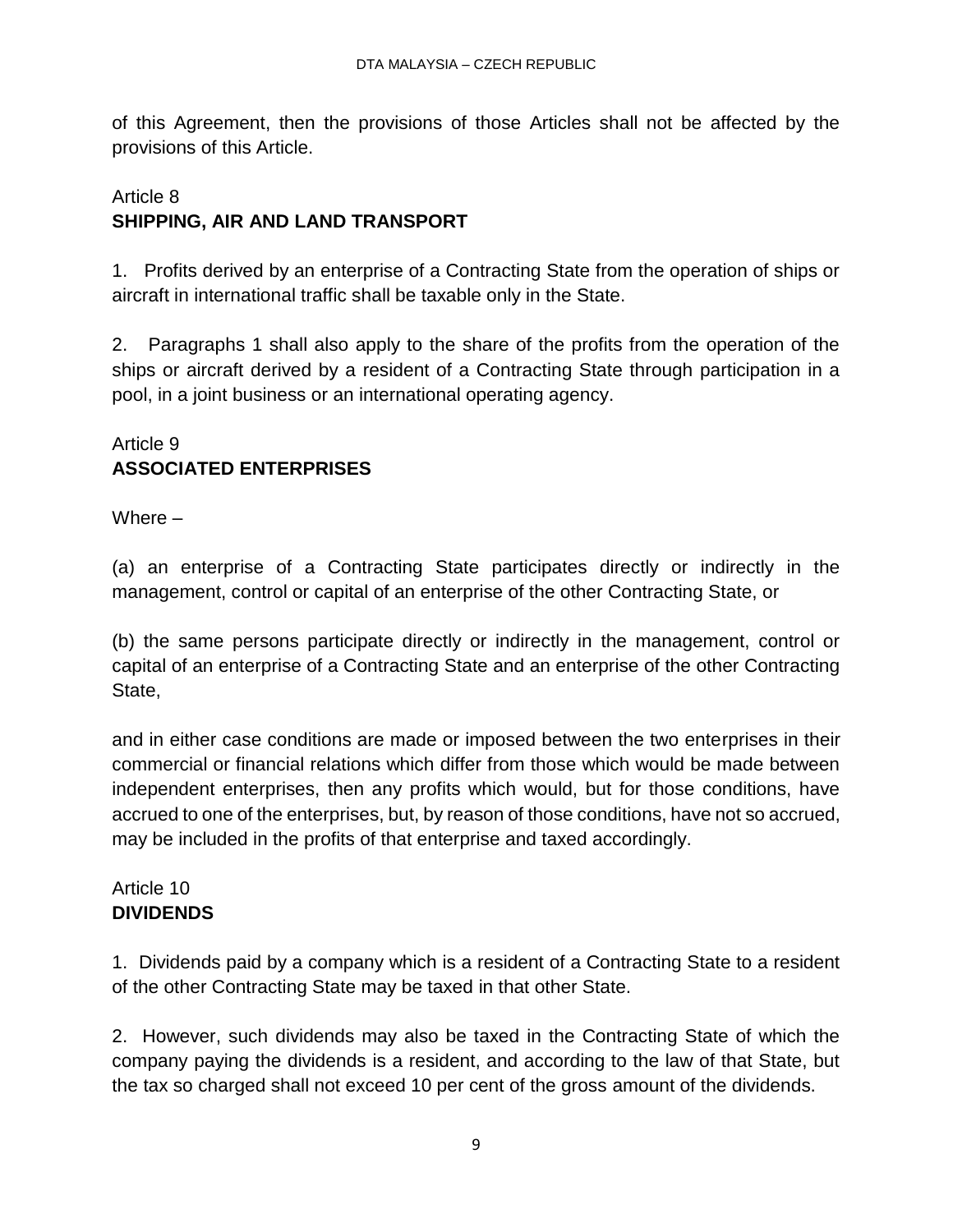3. Dividends paid by a company which is a resident of Malaysia to a resident of the Czech Republic who is the beneficial owner thereof shall be exempt from any tax in Malaysia which is chargeable on dividends in addition to the tax chargeable in respect of the income of the company. Nothing in this paragraph shall affect the provisions of the Malaysian law under which the tax in respect of a dividend paid by a company which is a resident of Malaysia from which Malaysian tax has been, or has been deemed to be, deducted may be adjusted by reference to the rate of tax appropriate to the Malaysian year of assessment immediately following that in which the dividend was paid.

4. The term "dividends" as used in this Article means income from shares or other rights, not being debt-claims, participating in profits, as well as income from other corporate rights which is subjected to the same taxation treatment as income from shares by the taxation laws of the State of which the company making the distribution is a resident.

5. The provisions of paragraphs 1, 2 and 3 shall not apply if the beneficial owner of the dividends, being a resident of a Contracting State, carries on business in the other Contracting State, of which the company paying the dividends is a resident, through a permanent establishment situated therein, or performs in that other State independent personal services and the holding in respect of which the dividends are paid is effectively connected with such permanent establishment or services. In such a case, the provisions of Article 7 or Article 15, as the case may be, shall apply.

6. Where a company which is a resident of a Contracting State derives profits or income from the other Contracting State, that other State may not impose any tax on dividends paid by the company except in so far as such dividends are paid to a resident of that other State or in so far as the holding in respect of which the dividends are paid is effectively connected with a permanent establishment situated in that other State nor subject the company's undistributed profits to a tax on the company's undistributed profits, even if the dividends paid, or the undistributed profits consist wholly or partly of profits or income arising in such other State.

### Article 11 **INTEREST**

1. Interest arising in a Contracting State and paid to a resident of the other Contracting State may be taxed in that other State.

2. However, such interest may also be taxed in the Contracting State in which it arises, and according to the laws of that State, but if the recipient is the beneficial owner of the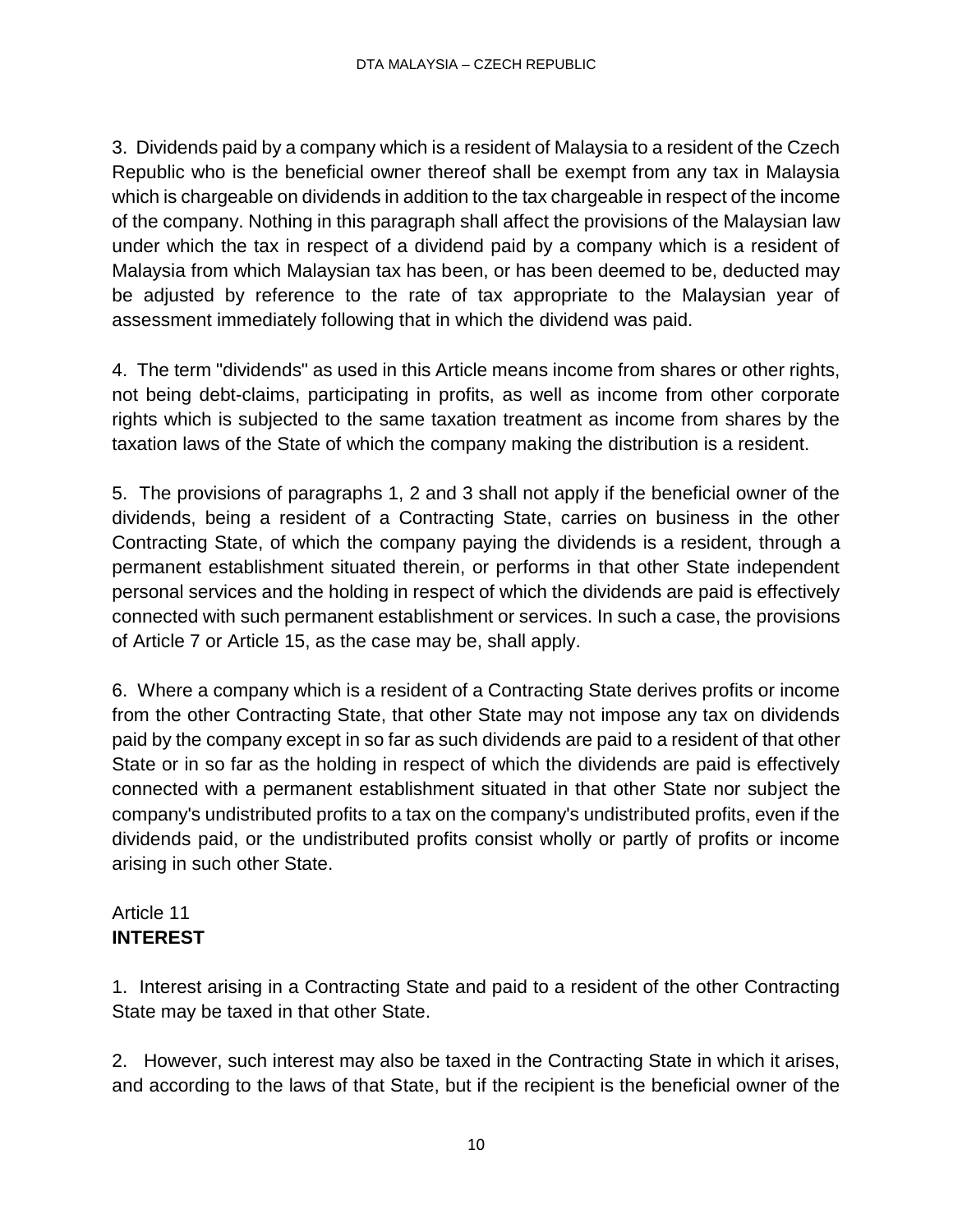interest, the tax so charged shall not exceed 12 per cent of the gross amount of the interest.

3. Notwithstanding the provisions of paragraph 2, interest to which a resident of the Czech Republic is beneficially entitled shall be exempt from Malaysian tax if the loan or other indebtedness in respect of which the interest is paid is an approved loan as defined in section 2(1) of the Income Tax Act, 1967 of Malaysia.

4. Notwithstanding the provisions of paragraphs 2 and 3, the Government of a Contracting State shall be exempt from tax in the other Contracting State in respect of interest derived by the Government from that other State. For the purposes of this paragraph, the term Government:

(a) in the case of Malaysia means the Government of Malaysia and shall include:

- (i) the governments of the States;
- (ii) the local authorities;
- (iii) the Bank Negara Malaysia;
- (iv) such institutions, the capital of which is wholly owned by the Government of Malaysia or the governments of the States, or the local authorities as may be agreed upon from time to time between the competent authorities of the Contracting States;
- (b) in the case of the Czech Republic means the Government of the Czech Republic and shall include:
	- (i) the governments of the States;
	- (ii) the local authorities;
	- (iii) Czech State Bank;
	- (iv) such institutions, the capital of which is wholly owned by the Government of the Czech Republic or the governments of the States or the local authorities as may be agreed upon from time to time between the competent authorities of the Contracting States.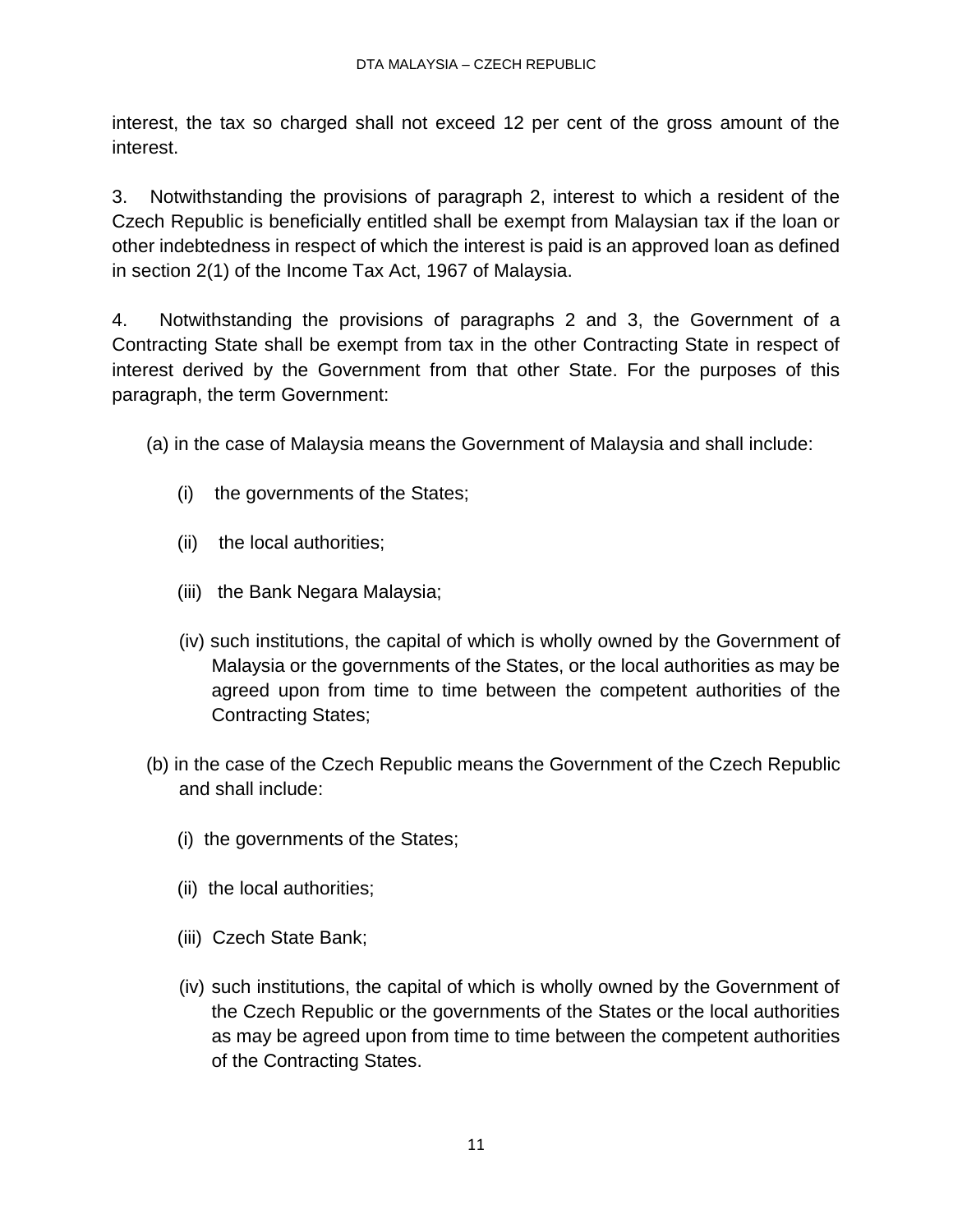5. The term "interest" as used in this Article means income from debt-claims of every kind, whether or not secured by mortgage, and whether or not carrying a right to participate in the debtor's profits, and in particular, income from government securities and income from bonds or debentures.

6. The provisions of paragraphs 1, 2 and 3 shall not apply if the beneficial owner of the interest, being a resident of a Contracting State carries on business in the other Contracting State in which the interest arises, through a permanent establishment or performs in that other State independent personal services and the debt-claim in respect of which the interest is paid is effectively connected with such permanent establishment or services. In such a case, the provisions of Article 7 or Article 15, as the case may be, shall apply.

7. Interest shall be deemed to arise in a Contracting State when the payer is that State itself, a political subdivision, a local authority or a resident of that State. Where, however, the person paying the interest, whether he is a resident of a Contracting State or not, has in a Contracting State a permanent establishment in connection with which the indebtedness on which the interest is paid was incurred, and such interest is borne by such permanent establishment, then such interest shall be deemed to arise in the State in which the permanent establishment is situated.

8. Where, by reason of a special relationship between the payer and the beneficial owner or between both of them and some other person, the amount of the interest paid, having regard to the debt-claim for which it is paid, exceeds the amount which would have been agreed upon by the payer and the beneficial owner in the absence of such relationship, the provisions of this Article shall apply only to the last-mentioned amount. In such case, the excess part of the payments shall remain taxable according to the laws of each Contracting State, due regard being had to the other provisions of this Agreement.

# Article 12 **ROYALTIES**

1. Royalties arising in a Contracting State and paid to a resident of the other Contracting State may be taxed in that other State.

2. However, such royalties may also be taxed in the Contracting State in which they arise, and according to the laws of that State, but if the recipient is the beneficial owner of the royalties, the tax so charged shall not exceed 12 per cent of the gross amount of the royalties.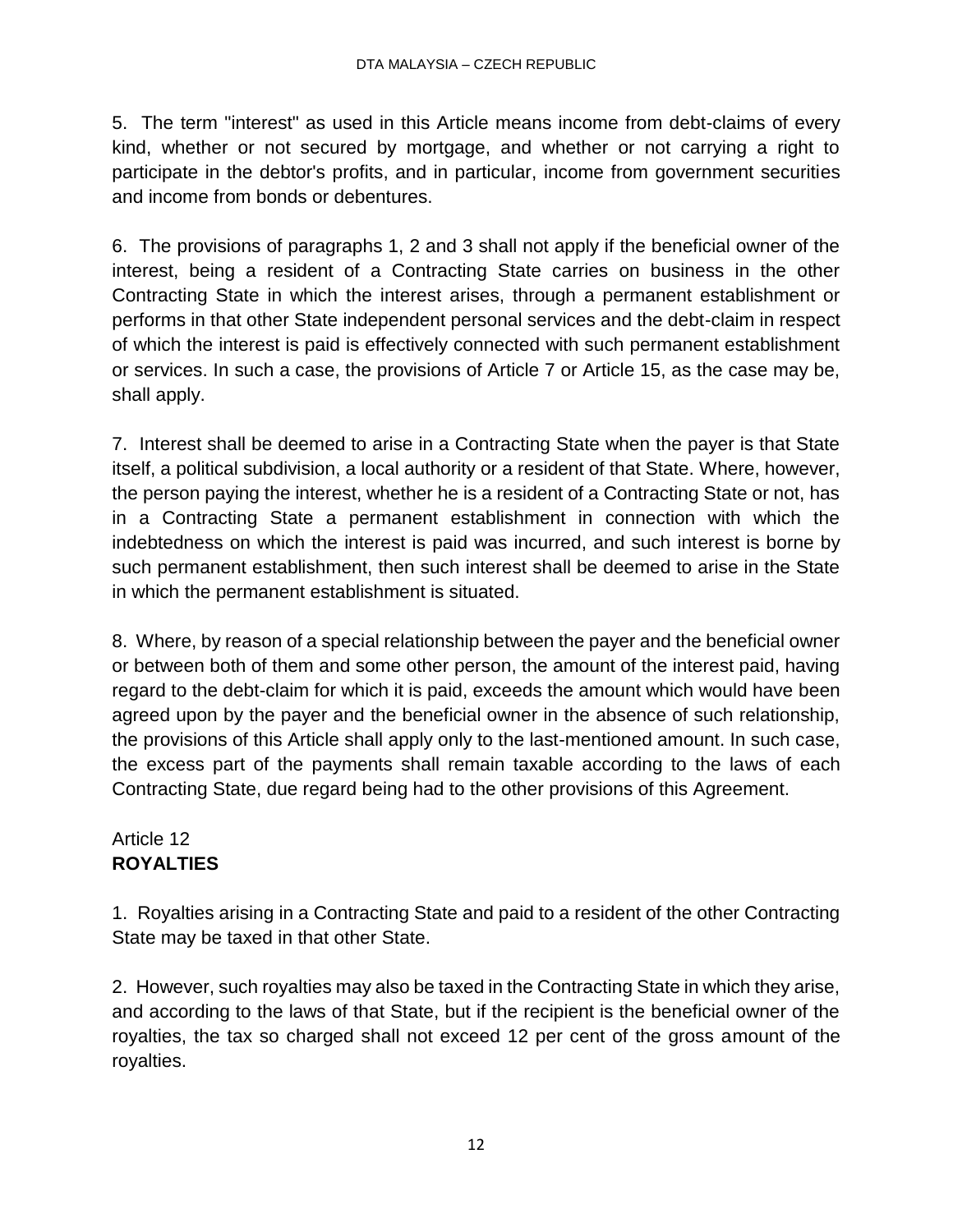3. The term "royalties" as used in this Article means payments of any kind received as a consideration for the use of, or the right to use, any patent, trade mark, design or model, plan, secret formula or process, or any copyright of scientific work, or for the use of, or the right to use, industrial, commercial, or scientific equipment, or for information concerning industrial, commercial or scientific experience and any copyright of literary or artistic work.

4. The provisions of paragraphs 1 and 2 shall not apply if the beneficial owner of the royalties, being a resident of a Contracting State, carries on business in the other Contracting State in which the royalties arise a business through a permanent establishment situated therein, or performs in that other State independent personal services and the right or property in respect of which the royalties are paid is effectively connected with such permanent establishment or services. In such a case, the provisions of Article 7 or Article 15, as the case may be, shall apply.

5. Royalties shall be deemed to arise in a Contracting State when the payer is that Contracting State itself, a political subdivision, a local authority or a resident of that State. Where, however, the person paying the royalties, whether he is a resident of a Contracting State or not, has in a Contracting State a permanent establishment in connection with which the obligation to pay the royalties was incurred, and such royalties are borne by such permanent establishment, then such royalties shall be deemed to arise in the State in which the permanent establishment is situated.

6. Where, by reason of a special relationship between the payer and the beneficial owner or between both of them and some other person, the amount of the royalties paid, having regard to the use, right or information for which they are paid, exceeds the amount which would have been agreed upon by the payer and the beneficial owner in the absence of such relationship, the provisions of this Article shall apply only to the last-mentioned amount. In such case, the excess1 part of the payments shall remain taxable according to the law of each Contracting State, due regard being had to the other provisions of this Agreement.

7. Royalties derived by a resident of the Czech Republic, being royalties that, as film rentals, are subject to the cinematograph film-hire duty in Malaysia, shall not be liable to Malaysian tax.

# Article 13 **TECHNICAL FEES**

1. Technical fees derived from a Contracting State by a resident of the other Contracting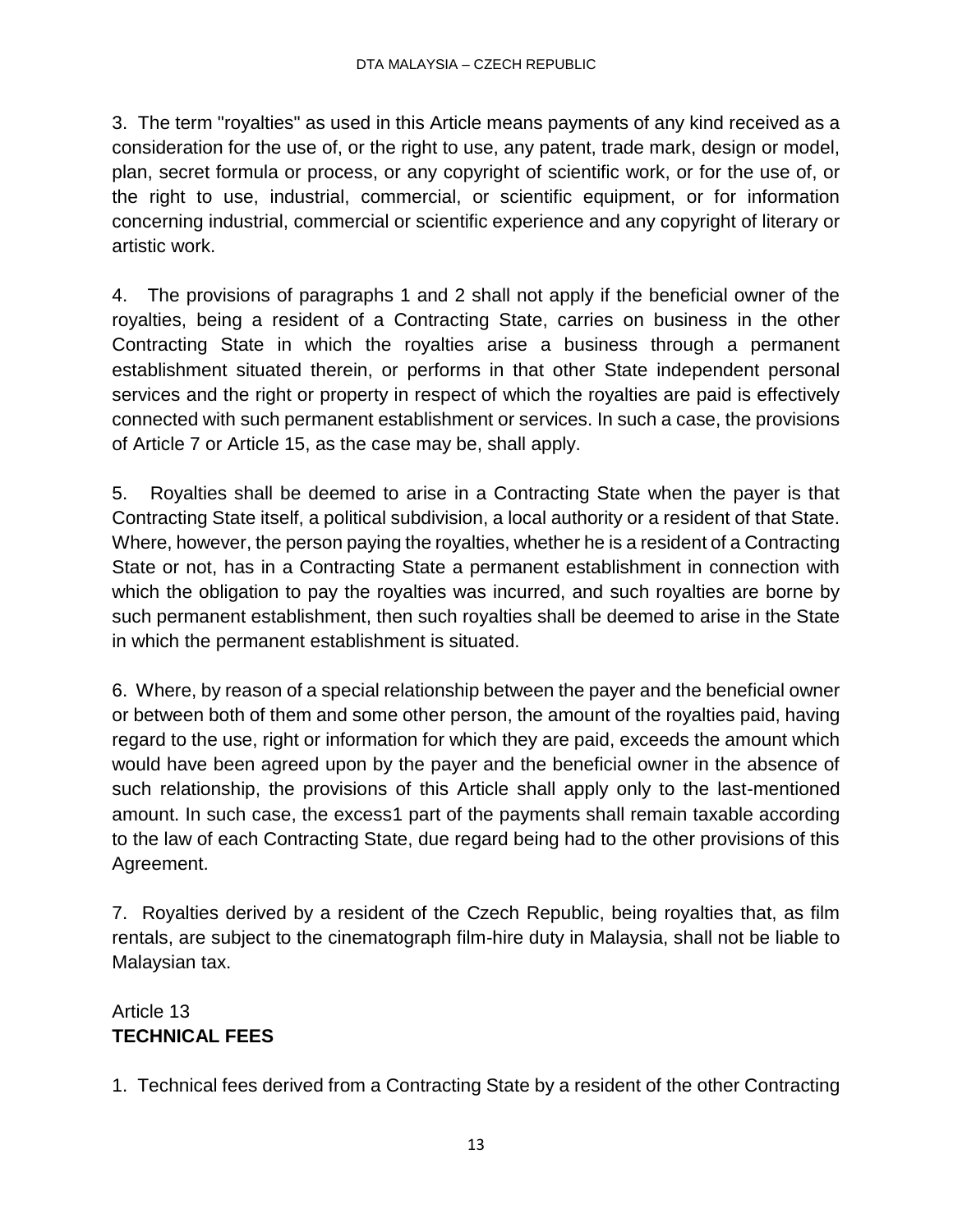State who is the beneficial owner thereof and is subject to tax in that other State in respect thereof may be taxed on the first-mentioned State at a rate not exceeding 10 per cent of the gross amount of the technical fees.

2. The term "technical fees" as used in this Article means payments of any kind to any person, other than to an employee of the person making the payments, in consideration for any services of a technical, managerial or consultancy nature.

3. The provisions of paragraph 1 of this Article shall not apply if the beneficial owner of the technical fees, being a resident of a Contracting State, carries on business in the other Contracting State in which the technical fees arise through a permanent establishment situated therein, or performs in that other State independent personal services, and the technical fees are effectively connected with such permanent establishment or such services. In such a case, the provisions of Article 7 or Article 15, as the case may be, shall apply.

4. Technical fees shall be deemed to arise in a Contracting State when the payer is that Contracting State itself, a political subdivision, a local authority or a resident of that State. Where, however, the person paying the technical fees, whether he is a resident of a Contracting State or not, has in a Contracting State a permanent establishment in connection with which the obligation to pay the technical fees was incurred, and such technical fees are borne by such permanent establishment, then such technical fees shall be deemed to arise in the Contracting State in which the permanent establishment is situated.

5. Where, by reason of a special relationship between the payer and the beneficial owner or between both of them and some other person, the amount of the technical fees paid exceeds, for whatever reason, the amount which would have been agreed upon by the payer and the beneficial owner in the absence of such relationship, the provisions of this Article shall apply only to the last-mentioned amount. In such case, the excess part of the payments shall remain taxable according to the law of each Contracting State, due regard being had to the other provisions of this Agreement.

# Article 14 **CAPITAL GAINS**

1. Gains from the alienation of immovable property, as defined in paragraph 2 of Article 6, may be taxed in the Contracting State in which such property is situated.

2. Gains from the alienation of movable property forming part of the business property of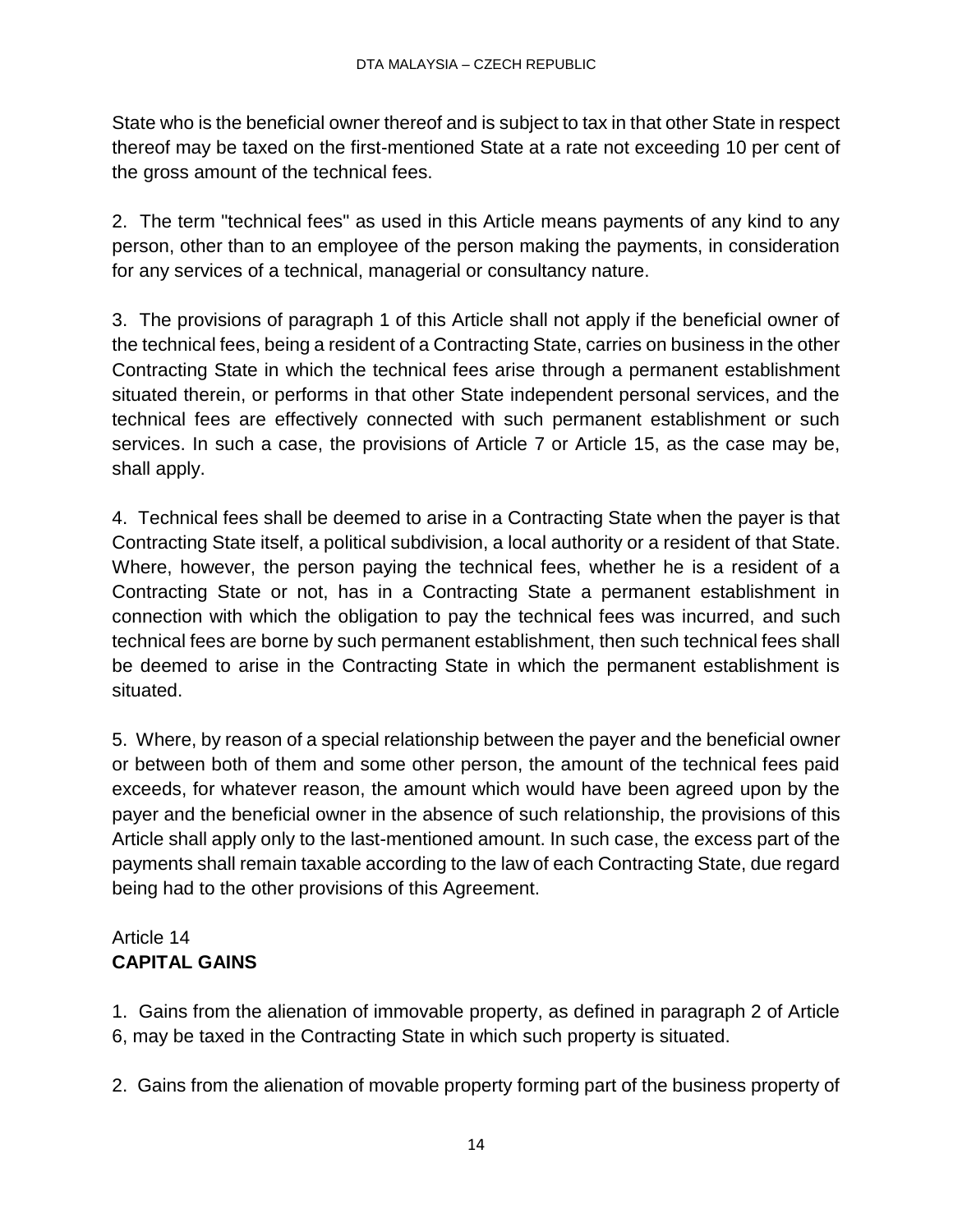a permanent establishment which an enterprise of a Contracting State has in the other Contracting State or of movable property pertaining to a fixed base available to a resident of a Contracting State in the other Contracting State for the purpose of performing independent personal services, including such gains from the alienation of such a permanent establishment (alone or together with the whole enterprise) or of such fixed base, may be taxed in that other State. However, gains from the alienation of ships or aircraft operated by an enterprise of a Contracting State in international traffic and movable property pertaining to the operation of such ships or aircraft shall be taxable only in the State of which the enterprise is a resident.

3. Gains from the alienation of any property or assets, other than those mentioned in paragraphs 1 and 2 shall be taxable only in the Contracting State of which the alienator is a resident.

# Article 15 **INDEPENDENT PERSONAL SERVICES**

1. Income derived by a resident of a Contracting State in respect of professional services or other independent activities of a similar character shall be taxable only in that State. However, if independent personal services are performed in the other Contracting State such income may be taxed in the other State in the following circumstances:

- (a) if his stay in the other State is for a period or periods amounting to or exceeding in the aggregate 183 days in the calendar year concerned; or
- (b) if the remuneration for his services in the other State is either derived from residents of that State or borne by a permanent establishment which a person not resident in that State has in that State and which in either case exceeds 4,000 US dollars in the calendar year concerned, notwithstanding that his stay in that State is for a period or periods amounting to less than 183 days during that calendar year.

2. The term "professional services" includes especially independent scientific, literary, artistic, educational or teaching activities as well as the independent activities of physicians, lawyers, engineers, architects, dentists and accountants.

# Article 16 **DEPENDENT PERSONAL SERVICES**

1. Subject to the provisions of Articles 17, 19 and 20, salaries, wages and other similar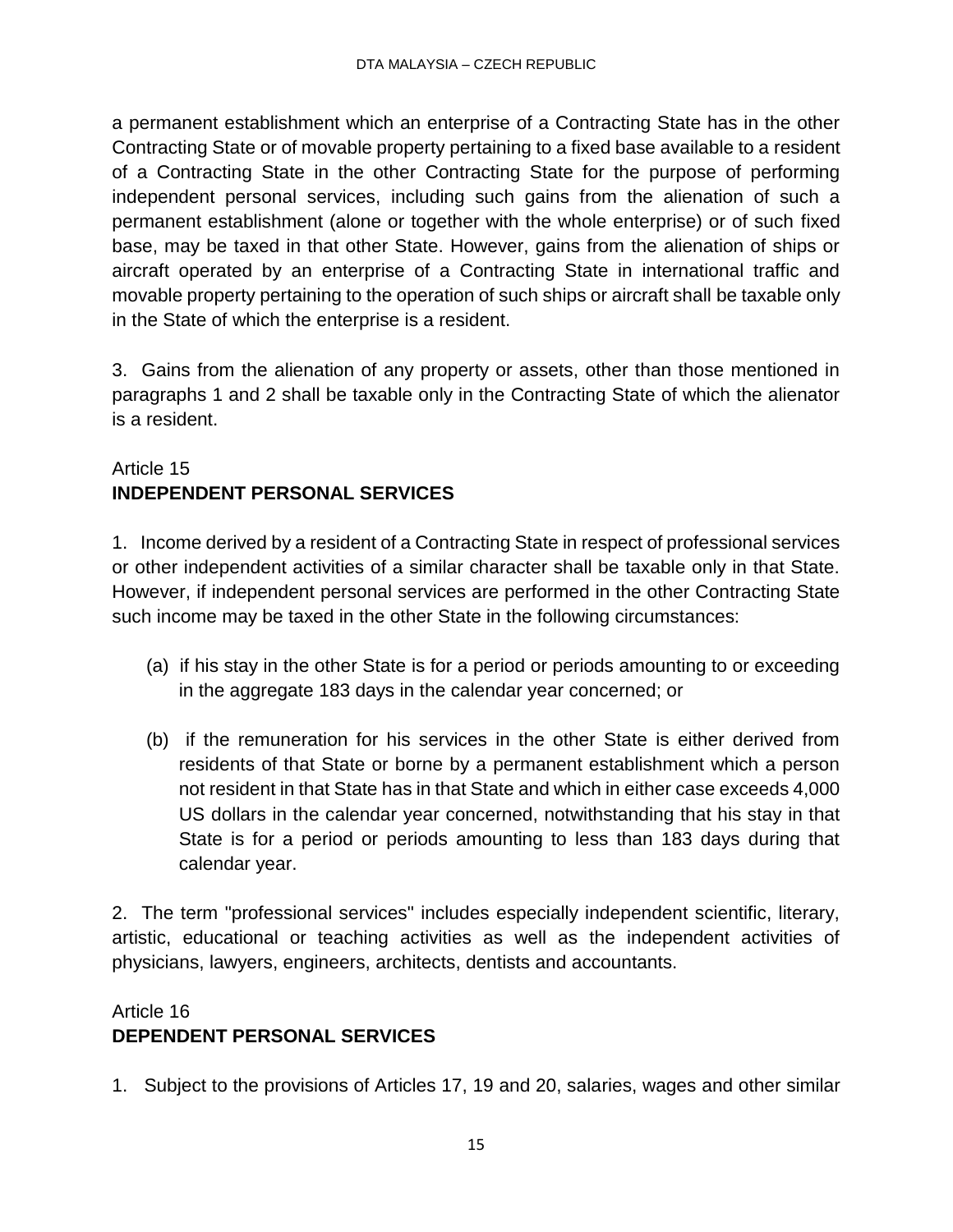remuneration derived by a resident of a Contracting State in respect of an employment shall be taxable only in that State unless the employment is exercised in the other Contracting State. If the employment is so exercised, such remuneration as is derived therefrom may be taxed in that other State.

2. Notwithstanding the provisions of paragraph 1, remuneration derived by a resident of a Contracting State in respect of an employment exercised in the other Contracting State shall be taxable only in the first-mentioned State if:

- (a) the recipient is present in the other State for a period or periods not exceeding in the aggregate 183 days in the calendar year concerned; and
- (b) the remuneration is paid by, or on behalf of, an employer who is not a resident of the other State; and
- (c) the remuneration is not borne by a permanent establishment which the employer has in the other State.

3. Notwithstanding the preceding provisions of this Article, remuneration in respect of an employment exercised aboard a ship or aircraft in international traffic by an enterprise of a Contracting State, may be taxed in that State.

# Article 17 **DIRECTOR'S FEES**

Director's fees and similar payments derived by a resident of a Contracting State in his capacity as a member of the board of directors of a company which is a resident of the other Contracting State may be taxed in that other State.

# Article 18 **ARTISTES AND ATHLETES**

1. Notwithstanding the provisions of Articles 15 and 16, income derived by public entertainers, such as theatre, motion picture, radio or television artistes and musicians, and by athletes from their personal activities as such may be taxed in the other Contracting State, in which these activities are exercised.

2. Where income in respect of personal activities exercised by an entertainer or an athlete in his capacity as such accrues not to the entertainer or athlete himself but to another person, that income may, notwithstanding the provisions of Articles 7, 15 and 16,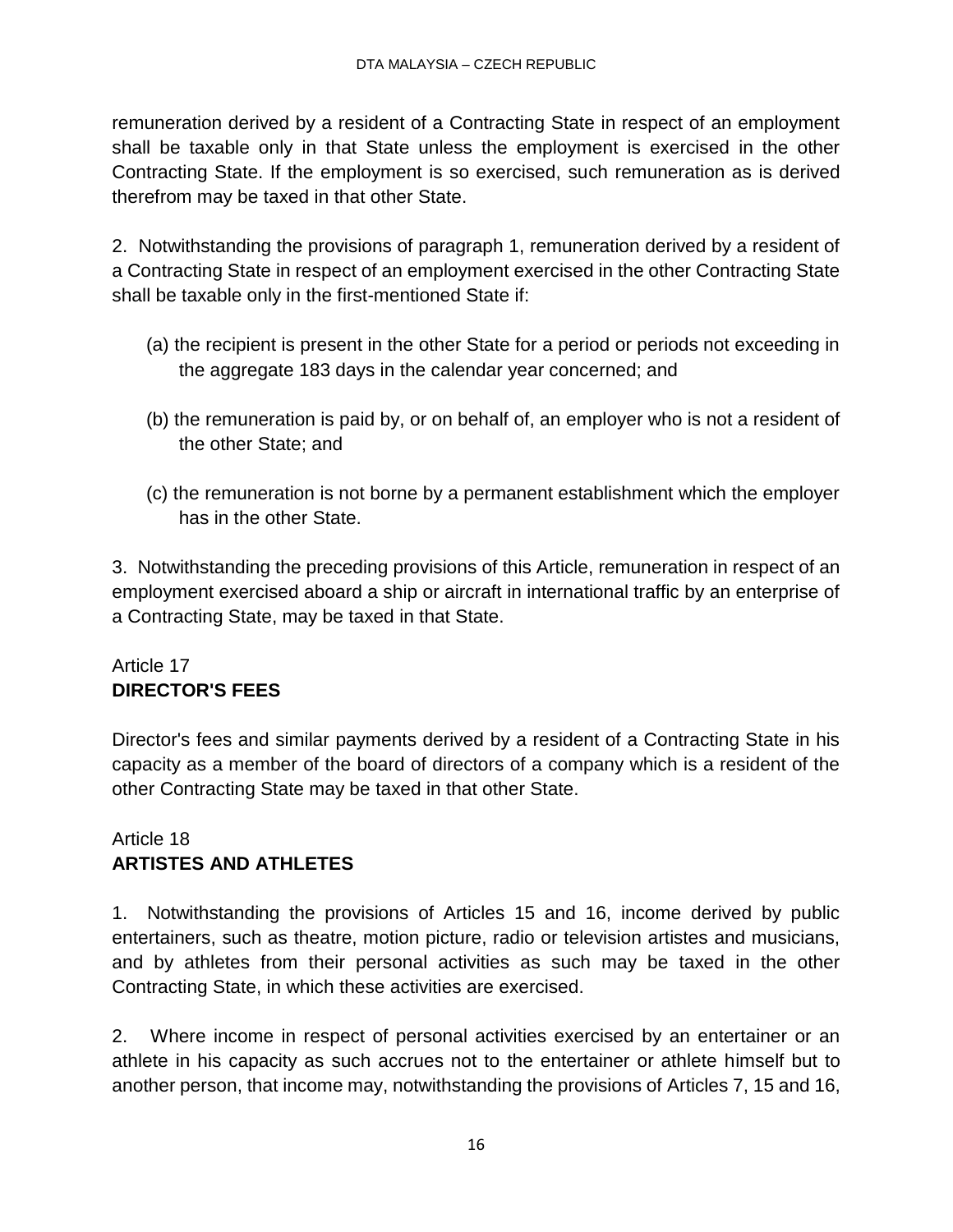be taxed in the Contracting State in which the activities of the entertainer or athlete are exercised.

3. Notwithstanding the provisions of paragraphs 1 and 2, income derived from such activities, as defined in paragraph 1, performed within the framework of cultural exchange between the Governments of both States, shall be exempt from tax in the Contracting State in which the activities are exercised.

# Article 19 **GOVERNMENT SERVICE**

1. (a) Remuneration, other than a pension, paid by a Contracting State or a political subdivision or a local authority thereof to any individual in respect of services rendered to that State or political subdivision or a local authority thereof shall be taxable only in that State.

(b) However, such remuneration shall be taxable only in the other Contracting State if the services are rendered in that other State and the recipient is a resident of that other State who:

- (i) is a national of that other State, or
- (ii) did not become a resident of that other State solely for the purpose of performing the services.

2. Any pensions paid by, or out of funds created by, a Contracting State, a political subdivision or a local authority thereof to any individual in respect of services rendered to that State, political subdivision, local authority thereof shall be taxable only in that State.

3. The provisions of Articles 15, 17 and 20 shall apply to remuneration or pensions in respect of services rendered in connection with any trade or business carried on by a Contracting State or a political subdivision or a local authority thereof.

# Article 20 **PENSION AND ANNUITIES**

1. Subject to the provisions of paragraph 2 of Article 19, any pensions and other similar remuneration for past employment or any annuity arising in a Contracting State and paid to a resident of the other Contracting State shall be taxable only in that other State.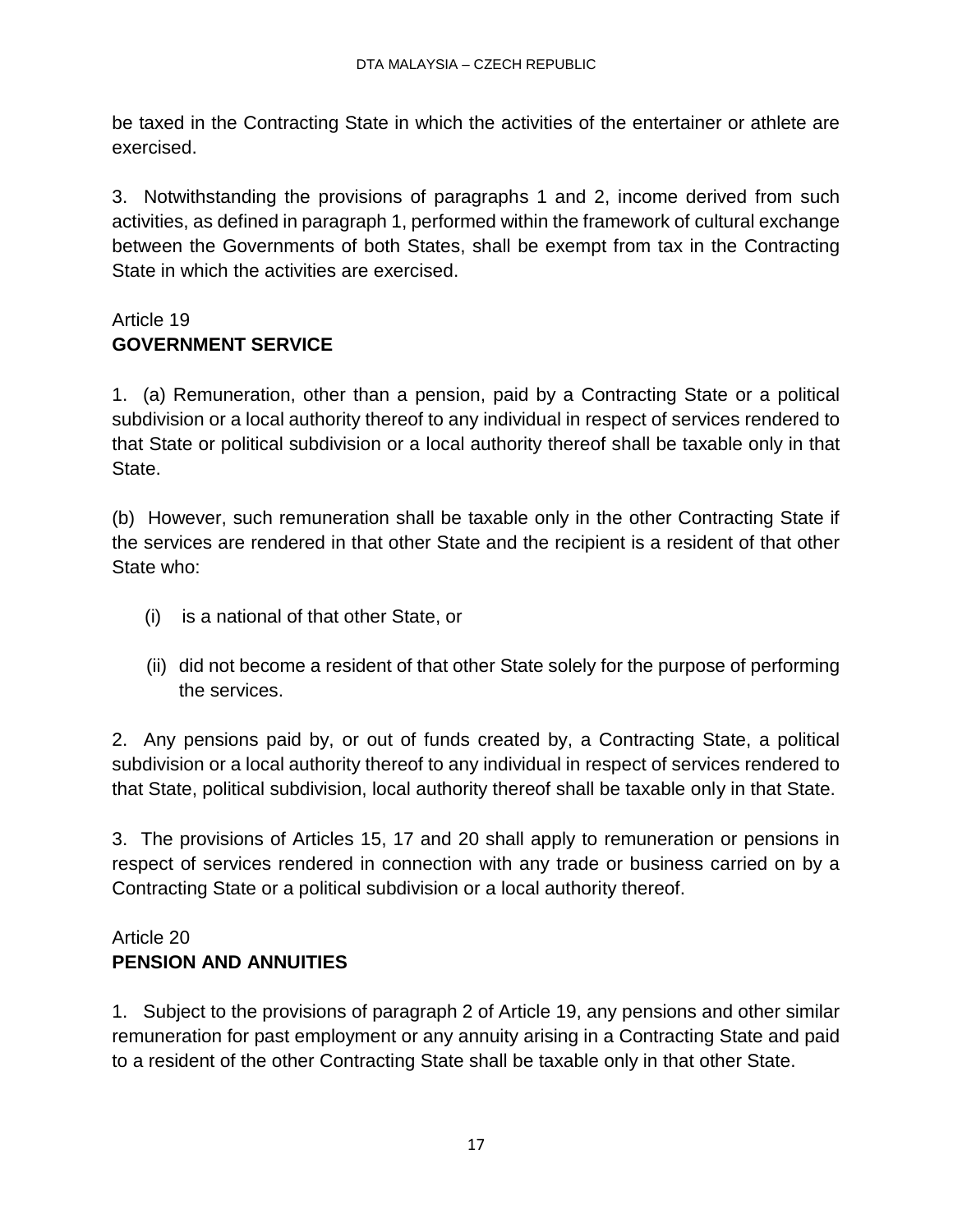2. The term "annuity" includes a stated sum payable periodically at stated times, during life or during a specified or ascertainable period of time, under an obligation to make the payments in return for adequate and full consideration in money or money's worth.

### Article 21 **STUDENTS AND TRAINEES**

1. An individual who is a resident of a Contracting State immediately before making a visit to the other Contracting State and is temporarily present in the other State solely:

- (a) as a student at a recognised university, college, school or other similar recognised educational institution in that other State;
- (b) as a business or technical apprentice; or
- (c) as a recipient of a grant, allowance or award for the primary purpose of study, research or training from the Government of either State or from a scientific, educational, religious or charitable organisation or under a technical assistance programme entered into by the Government of either State, shall be exempt from tax in that other State on:
	- (i) all remittances from abroad for the purposes of his maintenance, education, study, research or training;
	- (ii) the amount of such grant, allowance or award; and
	- (iii) any remuneration received in respect of services in that other State provided the services are performed in connection with his study, research or training or are necessary for the purposes of his maintenance and his presence in the other State does not exceed 183 days in any calendar year.

# Article 22 **TEACHERS AND RESEARCHERS**

1. An individual who is a resident of a Contracting State immediately before making a visit to the other Contracting State, and who, at the invitation of any university, college or other similar educational institution, visits that other State for a period not exceeding two years solely for the purpose of teaching or research or both at such educational institution shall be exempt from tax in that other State on any remuneration for such teaching or research which is subject to tax in the first-mentioned Contracting State.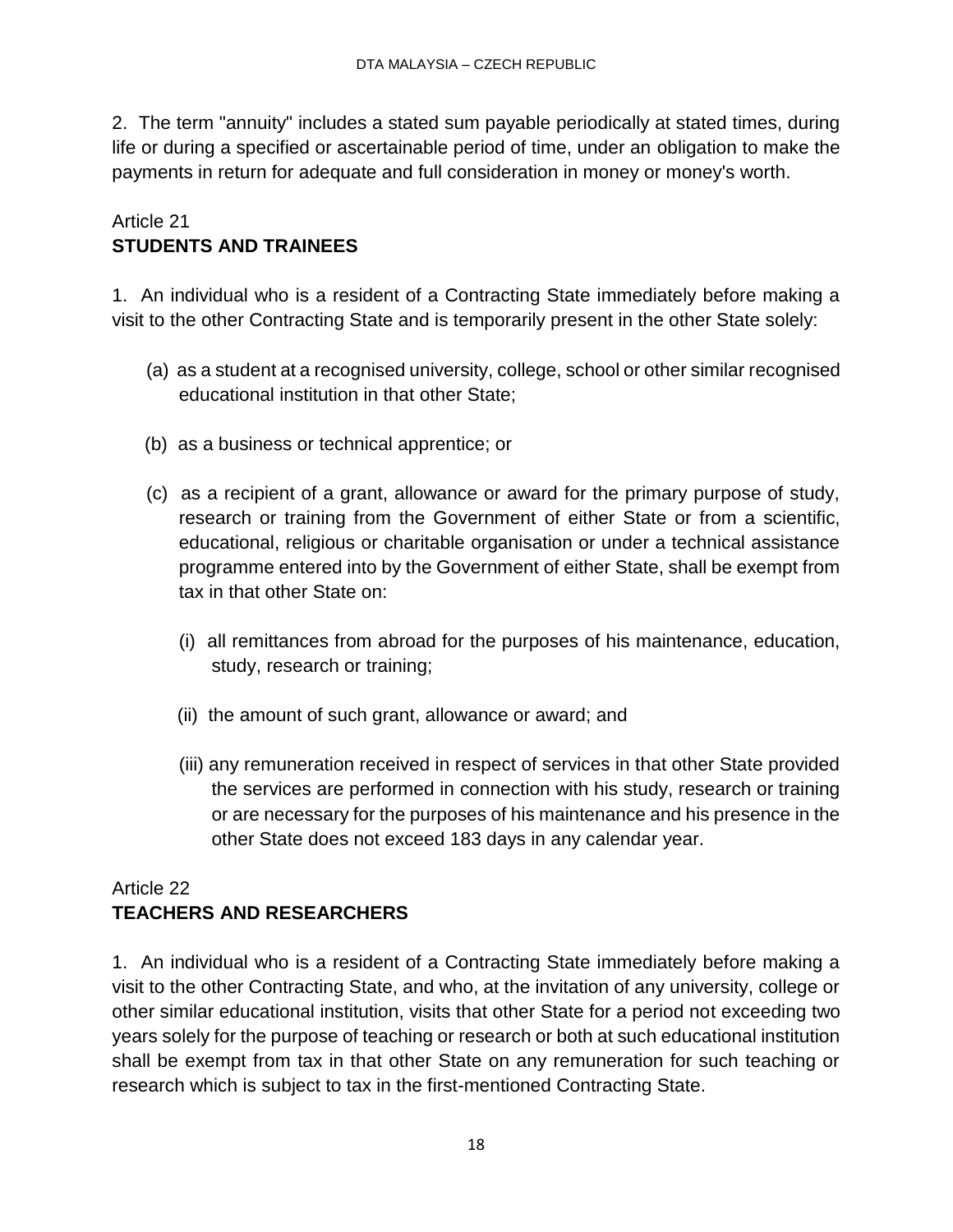2. This Article shall not apply to income from research if such research is undertaken primarily for the private benefit of a specific person or persons.

# Article 23 **INCOME NOT EXPRESSLY MENTIONED**

Items of income of a resident of a Contracting State which are not expressly mentioned in the foregoing Articles of this Agreement shall be taxable only in that Contracting State except that if such income is derived from sources in the other Contracting State, it may also be taxed in that other State.

# Article 24 **ELIMINATION OF DOUBLE TAXATION**

1. Subject to the laws of Malaysia regarding the allowance as a credit against Malaysian tax of tax payable in any country other than Malaysia, the Czech tax payable under the laws of the Czech Republic and in accordance with this Agreement by a resident of Malaysia in respect of income derived from the Czech Republic shall be allowed as a credit against Malaysian tax payable in respect of that income. Where such income is a dividend paid by a company which is a resident of the Czech Republic to a company which is a resident of Malaysia and which owns not less than 15 per cent of the voting shares of the company paying the dividend, the credit shall take into account Czech tax payable by that company in respect of its income out of which the dividend is paid. The credit shall not, however, exceed that part of the Malaysian tax, as computed before the credit is given, which is appropriate to such item of income.

2. For the purposes of paragraph 1, the term "Czech tax payable" shall be deemed to include any amount of Czech tax which would, under the law of the Czech Republic and in accordance with this Agreement, have been payable on any income derived from sources in the Czech Republic had the income not been reduced or exempted from Czech tax by virtue of:

- (i) incentive laws for promotion of economic development of the Czech Republic, so far as they were in force on, and have not been modified since, the date of signature of the Agreement or have been modified only in minor respects so as not to affect their general character; or
- (ii) any other provisions which may subsequently be introduced in the Czech Republic in modification of, or in addition to those laws so far as they are agreed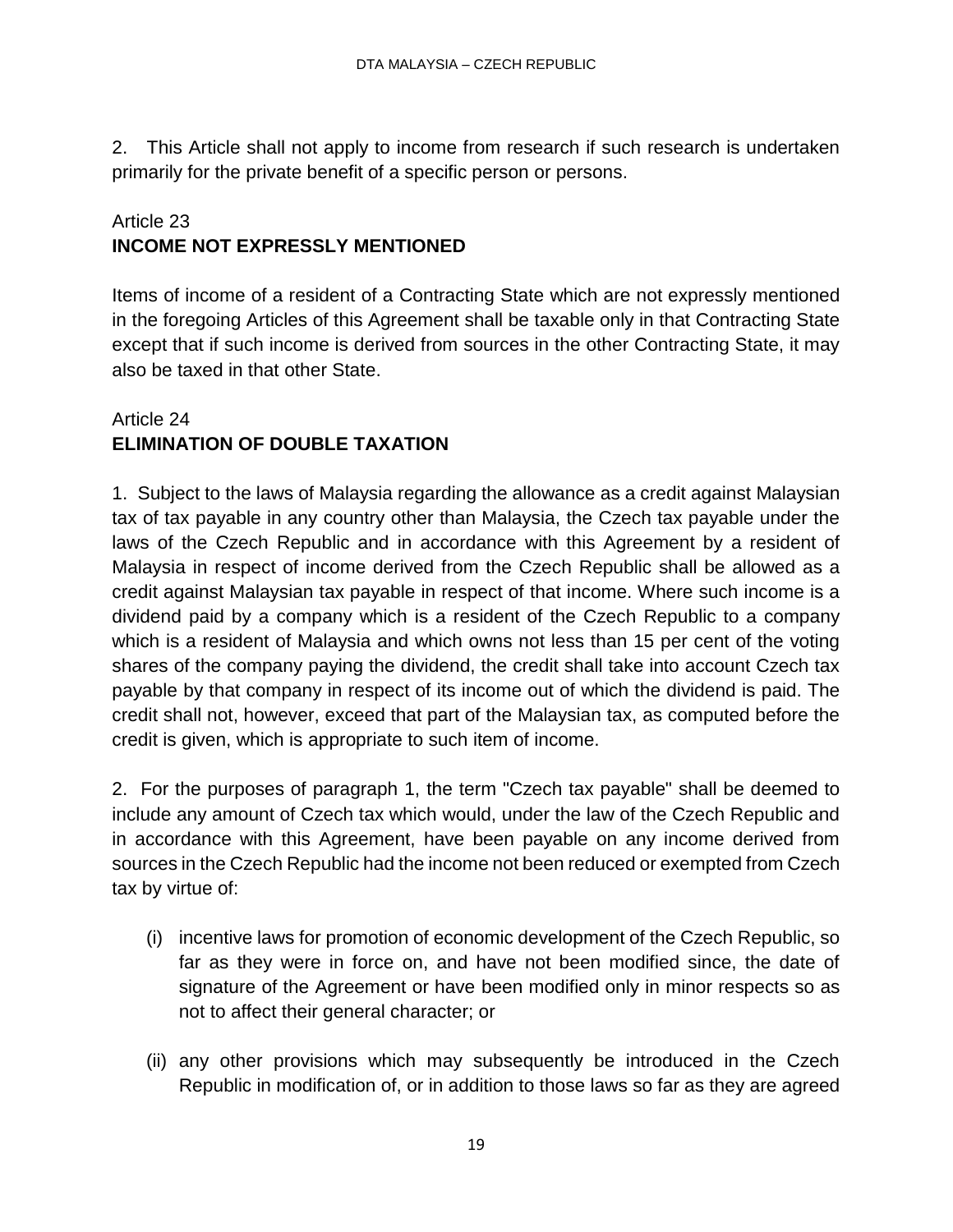by the competent authorities of the Contracting States to be of a substantially similar character.

3. In the case of a resident of the Czech Republic, double taxation shall be avoided as follows:

The Czech Republic when imposing taxes on its residents may include in the tax base upon which such taxes are imposed the items of income which according to the provisions of this Agreement may also be taxed in Malaysia, but shall allow as a deduction from the amount of tax computed on such a base an amount equal to the tax paid in Malaysia. Where such income is a dividend paid by a company which is a resident of Malaysia to a company which is a resident of the Czech Republic and which owns not less than 15 per cent of the voting shares of the company paying the dividend, the deduction shall take into account Malaysian tax payable by that company in respect of its income out of which the dividend is paid. Such deduction shall not, however, exceed that part of the Czech tax, as computed before the deduction is given, which is appropriate to the income which, in accordance with the provisions of this Agreement, may be taxed in Malaysia.

4. For the purposes of paragraph 3, the term "tax paid in Malaysia" shall be deemed to include Malaysian tax which would, under the laws of Malaysia and in accordance with this Agreement, have been payable on:

- (a) any income derived from sources in Malaysia had the income not been taxed at reduced rate or exempted from Malaysian tax by virtue of:
	- (i) Section 54A, 60A, 60B and Schedule 7A of the Income Tax Act 1967 of Malaysia; or
	- (ii) incentive laws for promotion of economic development of Malaysia, so far as they were in force on, and have not been modified since, the date of signature of the Agreement or have been modified only in minor respects so as not to affect their general character; or
	- (iii) any other provisions which may subsequently be introduced in Malaysia in modification of, or in addition to those laws so far as they are agreed by the competent authorities of the Contracting States to be of a substantially similar character;
- (b) interest to which paragraph 3 of Article 11 applies had that interest not been exempted from Malaysian tax in accordance with that paragraph.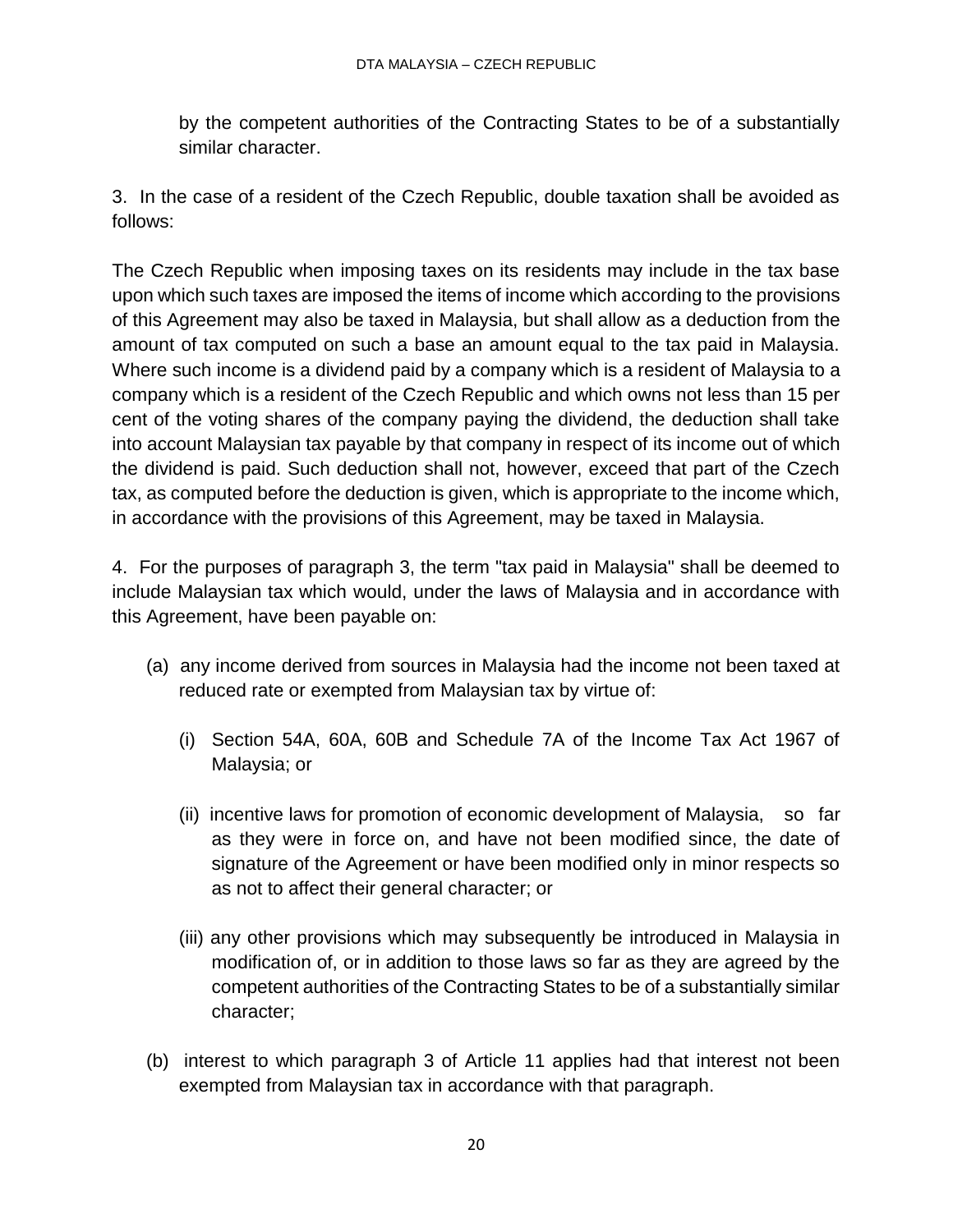5. For the purpose of paragraph 3, where royalties derived by a resident of the Czech Republic are, as film rentals, subject to cinematograph film hire duty in Malaysia, that duty shall be deemed to be Malaysian tax.

# Article 25 **NON-DISCRIMINATION**

1. The nationals of a Contracting State shall not be subjected in the other Contracting State to any taxation or any requirement connected therewith, which is other or more burdensome than the taxation and connected requirements to which nationals of that other State in the same circumstances are or may be subjected.

2. The taxation on a permanent establishment which an enterprise of a Contracting State has in the other Contracting State shall not be less favourably levied in that other State than the taxation levied on enterprises of that other State carrying on the same activities. This provision shall not be construed as obliging a Contracting State to grant to residents of the other Contracting State any personal allowances, reliefs and reductions for taxation purposes on account of civil status or family responsibilities which it grants to its own residents.

3. Enterprises of a Contracting State, the capital of which is wholly or partly owned or controlled, directly or indirectly, by one or more residents of the other Contracting State, shall not be subjected in the first-mentioned State to any taxation or any requirement connected therewith which is other or more burdensome than the taxation and connected requirements to which other similar enterprises of that first-mentioned State are or may be subjected.

4. In this Article, the term "taxation" means taxes to which this Agreement applies.

# Article 26 **MUTUAL AGREEMENT PROCEDURE**

1. Where a resident of a Contracting State considers that the actions of one or both of the Contracting States result or will result for him in taxation not in accordance with the provisions of this Agreement, he may, notwithstanding the remedies provided by the laws of those States, present his case to the competent authority of the Contracting State of which he is a resident.

2. The competent authority shall endeavour, if the objection appears to it to be justified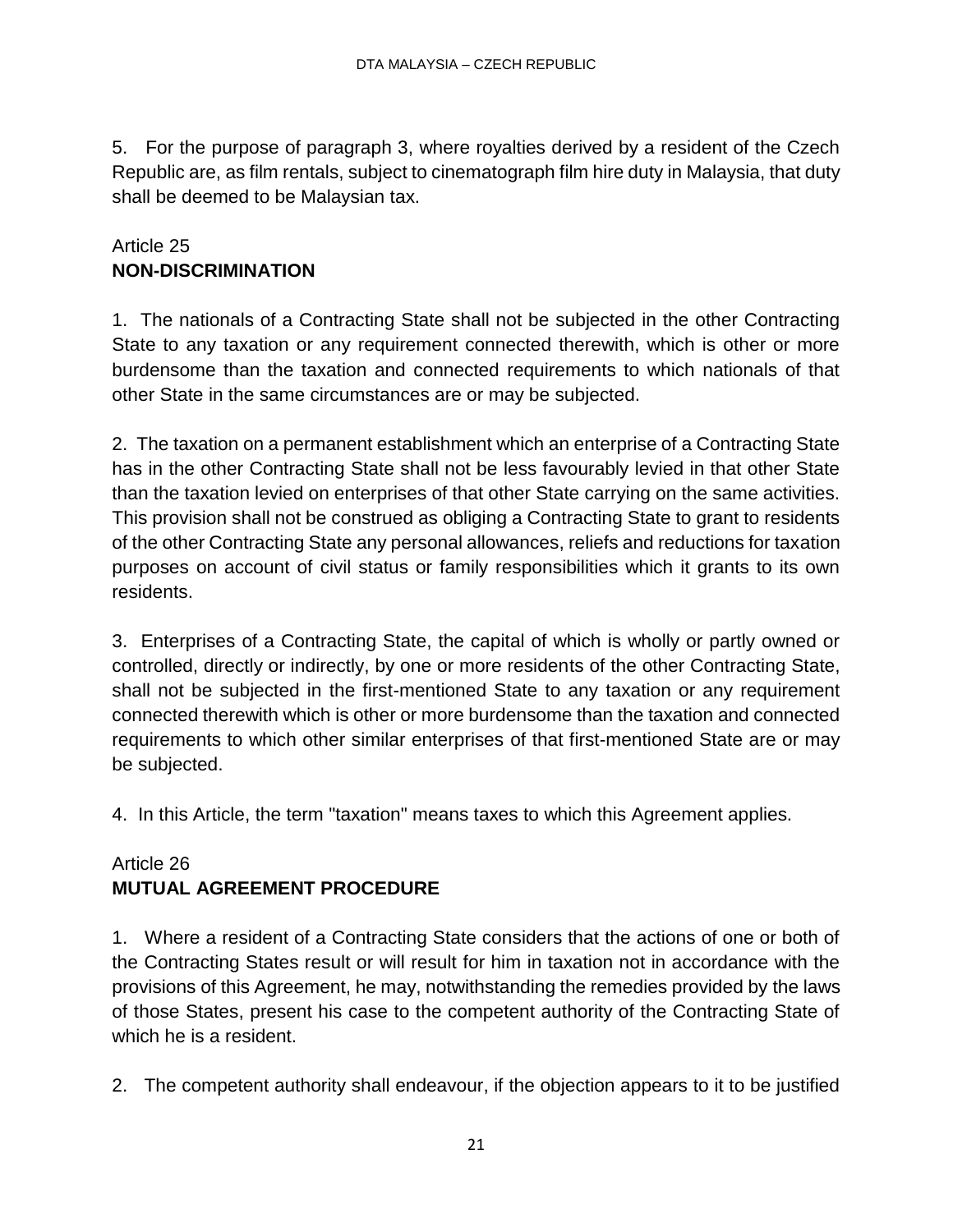and if it is not itself able to arrive at an appropriate solution, to resolve the case by mutual agreement with the competent authority of the other Contracting State, with a view to the avoidance of taxation which is not in accordance with the Agreement.

3. The competent authorities of the Contracting States shall endeavour to resolve by mutual Agreement any difficulties or doubts arising as to the interpretation or application of the Agreement. They may also consult together for the elimination of double taxation in cases not provided for in the Agreement.

4. The competent authorities of the Contracting States may communicate with each other directly for the purpose of reaching an agreement in the sense of the preceding paragraphs.

# Article 27 **EXCHANGE OF INFORMATION**

1. The competent authorities of the Contracting States shall exchange such information as is necessary for carrying out the provisions of this Agreement or of the domestic laws of the Contracting States concerning taxes covered by this Agreement in particular for the prevention or detection of evasion or avoidance of taxes covered by this Agreement. Any information so exchanged shall be treated as secret and shall be disclosed only to persons or authorities (including courts and administrative bodies) involved in the assessment, collection, enforcement or prosecution in respect of, or the determination of appeals in relation to, the taxes which are the subject of the Agreement.

2. In no case shall the provisions of paragraph 1 be construed so as to impose on one of the Contracting States the obligation:

- (a) to carry out administrative measures at variance with the laws or the administrative practice of that or of the other Contracting State;
- (b) to supply particulars which are not obtainable under the laws or in the normal course of the administration of that or of the other Contracting State;
- (c) to supply information which would disclose any trade, business, industrial, commercial or professional secret or trade process, or information, the disclosure of which would be contrary to public policy.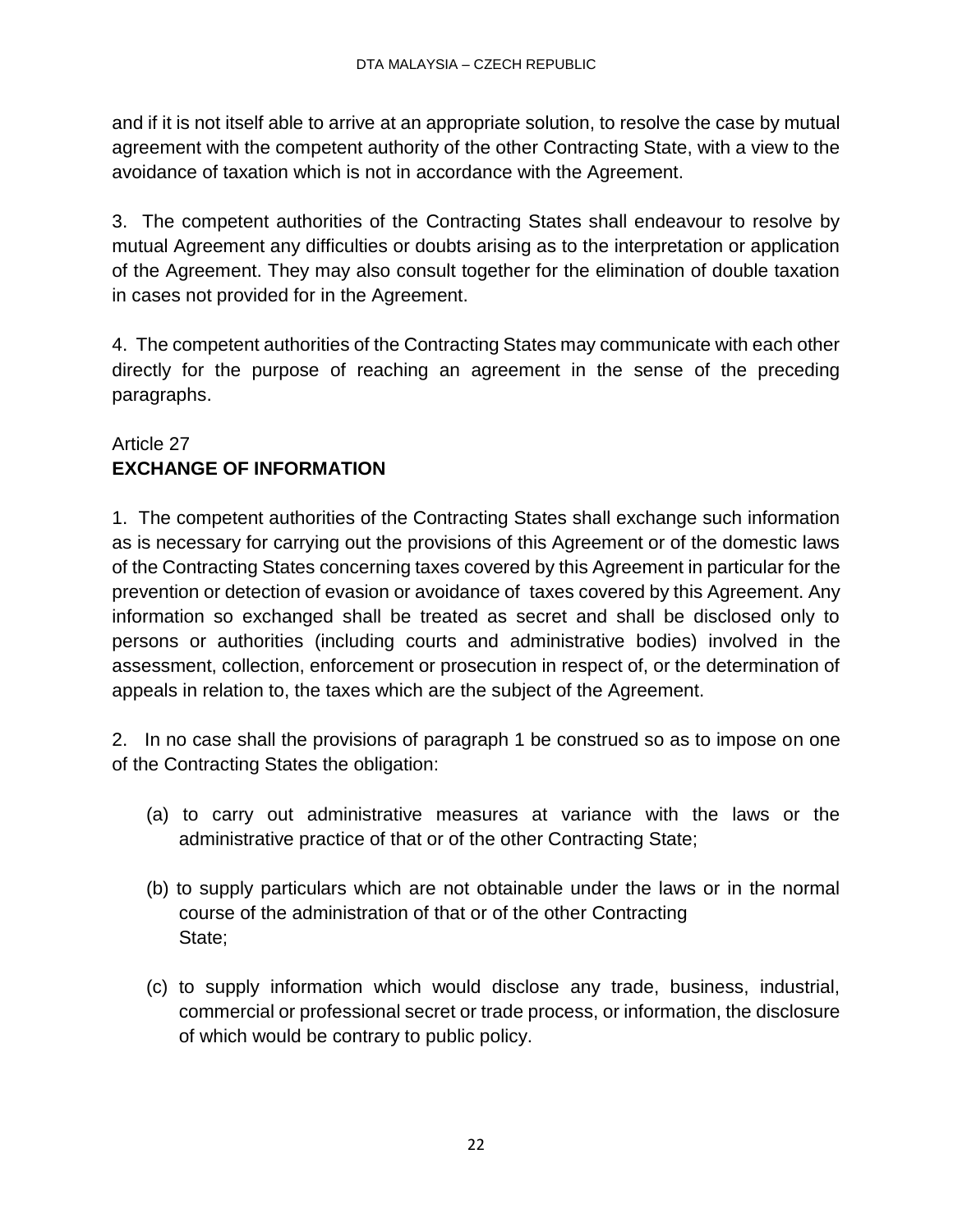# Article 28 **DIPLOMATIC AGENTS AND CONSULAR OFFICERS**

Nothing in this Agreement shall affect the fiscal privileges of diplomatic or consular officials under the general rules of international law or under the provisions of special agreements.

# Article 29 **ENTRY INTO FORCE**

1. This Agreement shall be ratified and the instruments of ratification shall be exchanged at PRAGUE as soon as possible.

2. This Agreement shall enter into force upon the exchange of the instruments of ratification and its provisions shall have effect:

(a) in Malaysia:

in respect of Malaysian tax for any year of assessment beginning on or after 1st January in the second calendar year following the year in which the Agreement enters into force;

- (b) in the Czech Republic:
	- (i) in respect of taxes withheld at source, to amounts derived on or after 1st January in the calendar year next following that in which the Agreement enters into force;
	- (ii) in respect of other taxes on income, to taxes chargeable for any taxable year beginning on or after 1st January in the calendar year next following that in which the Agreement enters into force.

### Article 30 **TERMINATION**

This Agreement shall remain in force until terminated by one of the Contracting States. Either Contracting State may terminate the Agreement, through diplomatic channels, by giving written notice of termination at least six months before the end of any calendar year following after the period of five years from the date on which the Agreement enters into force. In such event, the Agreement shall cease to have effect: